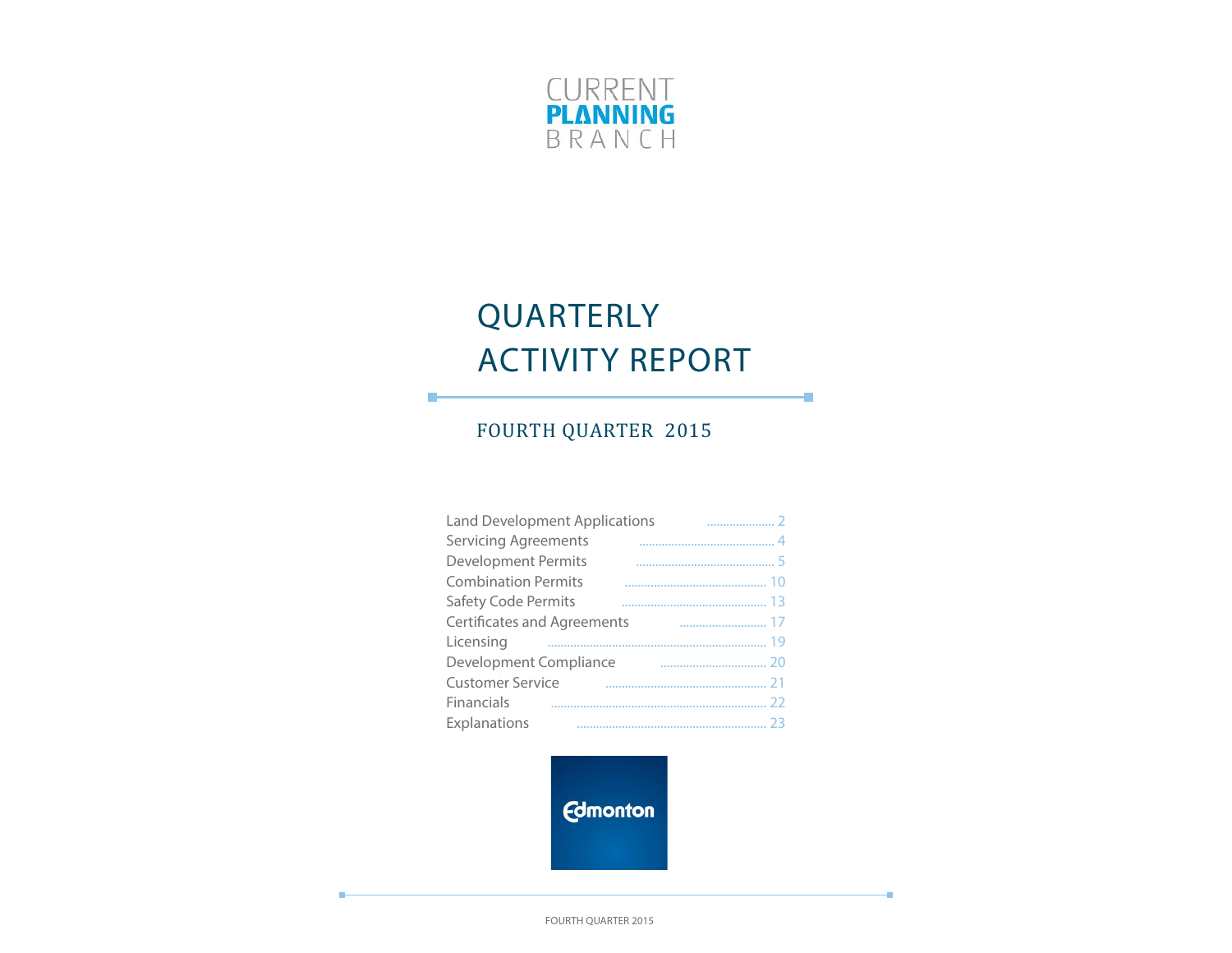

### <span id="page-1-0"></span>LAND DEVELOPMENT APPLICATIONS

A land development application (LDA) is required for any of the following:

- subdivide land into two or more parcels (subdivision),
- create bare land condominium units (subdivision),
- convert existing buildings into condominiums (condominium conversion),
- create or amend an Area Structure Plan or Neighbourhood Structure Plan (ASP or NSP),
- change the zoning of land (rezoning), or
- close a portion of roadway (road closure).

Plans, rezonings, and road closures require approval by City Council. Subdivisions are approved by the Subdivision Authority.

LDAs vary significantly in complexity and completion time. Some factors that influence timelines include whether assessments, circulation to other civic agencies, or public meetings are required. The single most common cause of delay in processing LDAs is incomplete or insufficient information.

#### 1

#### Subdivision Applications







|                                  |      |                | 2014           |      |      |                | 2015 |     | % Change<br>Q3 2015 - | % Change<br>O4 2014 - | % Change<br>YTD 2014 - |
|----------------------------------|------|----------------|----------------|------|------|----------------|------|-----|-----------------------|-----------------------|------------------------|
|                                  | Q1   | Q <sub>2</sub> | Q <sub>3</sub> | Q4   | Q1   | Q <sub>2</sub> | Q3   | Q4  | Q4 2015               | Q4 2015               | YTD 2015 -             |
| Subdivision                      |      |                |                |      |      |                |      |     |                       |                       |                        |
| <b>Applications Submitted</b>    | 66   | 87             | 86             | 74   |      | 76             | 95   | 127 | $+34%$                | $+72%$                | $+18%$                 |
| <b>Applications Approved</b>     | 98   | 84             | 93             | 102  | 76   | 100            | 80   | 123 | $-54%$                | $+21%$                | $+1%$                  |
| Single Family Lots Applied For   | 1071 | 3166           | 1162           | 1046 | 1240 | 190            | 512  | 612 | $+20%$                | $-41%$                | $-60%$                 |
| Multiple Family Lots Applied For | 16   | 60             | 12             | 54   | 21   |                | 8    | 20  | $-150%$               | $-63%$                | $-58%$                 |
| Commercial Lots Applied For      |      | 16             | 19             |      |      |                |      | 19  | $+280%$               | $+217%$               | $-35%$                 |
| Industrial Lots Applied For      | 14   |                |                |      |      |                |      | 12  | $+500%$               | $+500%$               | $-5%$                  |
| Other Lots Applied For           | 17   | 108            | 318            | 64   | 45   |                | 8    | 56  | $+600%$               | $-13%$                | $-78%$                 |
| Condominium Conversion           |      |                |                |      |      |                |      |     |                       |                       |                        |
| <b>Applications Submitted</b>    | 33   | 35             | 37             | 45   | 41   | 35             | 51   | 52  | $+2%$                 | $+16%$                | $+19%$                 |
| Condominium Units Approved       | 780  | 357            | 641            | 1362 | 1034 | 597            | 969  | 983 | $+1%$                 | $-28%$                | $+14%$                 |
|                                  |      |                |                |      |      |                |      |     |                       |                       |                        |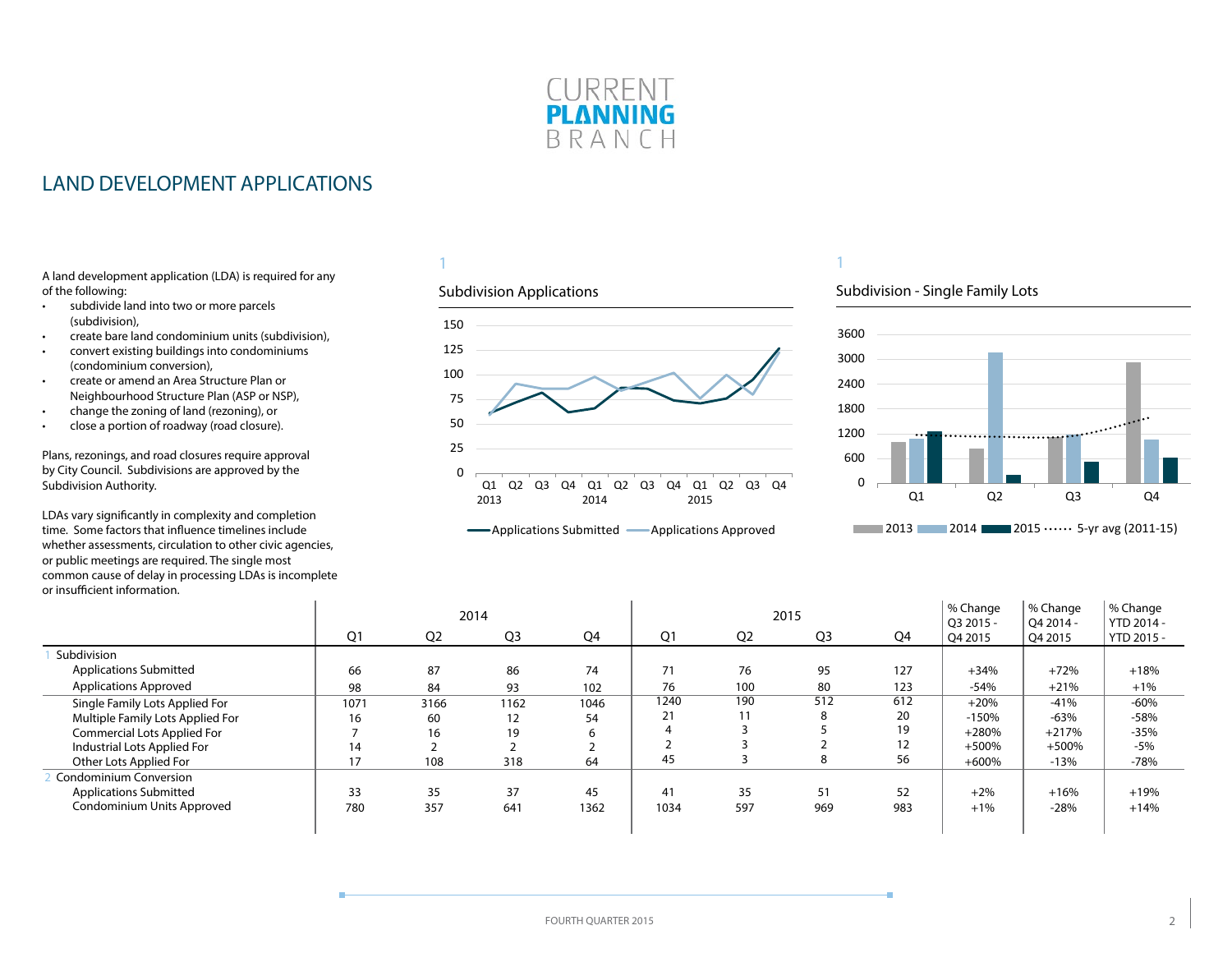

### LAND DEVELOPMENT APPLICATIONS



|                                         |         |                |                |                |         |                |    |    | % Change | % Change<br> Q3 2015 -  Q4 2014 -  YTD 2014 - | % Change        |
|-----------------------------------------|---------|----------------|----------------|----------------|---------|----------------|----|----|----------|-----------------------------------------------|-----------------|
|                                         | Q1 2014 | Q <sub>2</sub> | Q <sub>3</sub> | Q <sub>4</sub> | Q1 2015 | Q <sub>2</sub> | Q3 | Q4 | Q4 2015  | Q4 2015                                       | <b>YTD 2015</b> |
| 3 Plan & Plan Amendment                 |         |                |                |                |         |                |    |    |          |                                               |                 |
| <b>Applications Submitted</b>           | 19      | 20             | 14             | 20             | 21      | 19             | 12 | 22 | +83%     | $+10%$                                        | $+1\%$          |
| <b>Bylaws &amp; Resolutions</b>         | 17      | 16             | 14             | 8              | 10      | 20             | 21 | 13 | -38%     | +63%                                          | $+16%$          |
| 4 Rezoning                              |         |                |                |                |         |                |    |    |          |                                               |                 |
| <b>Applications Submitted</b>           | 59      | 59             | 55             | 41             | 66      | 40             | 39 | 52 | $+33%$   | $+27%$                                        | $-8%$           |
| <b>Bylaws Approved</b>                  | 42      | 48             | 52             | 47             | 38      | 47             | 41 | 51 | $+24%$   | +9%                                           | -6%             |
| 5 Road Closure                          |         |                |                |                |         |                |    |    |          |                                               |                 |
| <b>Applications Submitted</b>           | 9       | 6              |                | 4              | 9       | $\Omega$       | 9  | 4  | -56%     | 0%                                            | -8%             |
| <b>Bylaws Approved</b>                  |         | 6              | q              |                | 6       | 4              | 3  | 2  | $-33%$   | $+100%$                                       | $-17%$          |
| 6 Total Bylaws / Resolutions to Council | 64      | 78             | 77             | 60             | 67      | 76             | 75 | 77 | $+3%$    | $+28%$                                        | $+6%$           |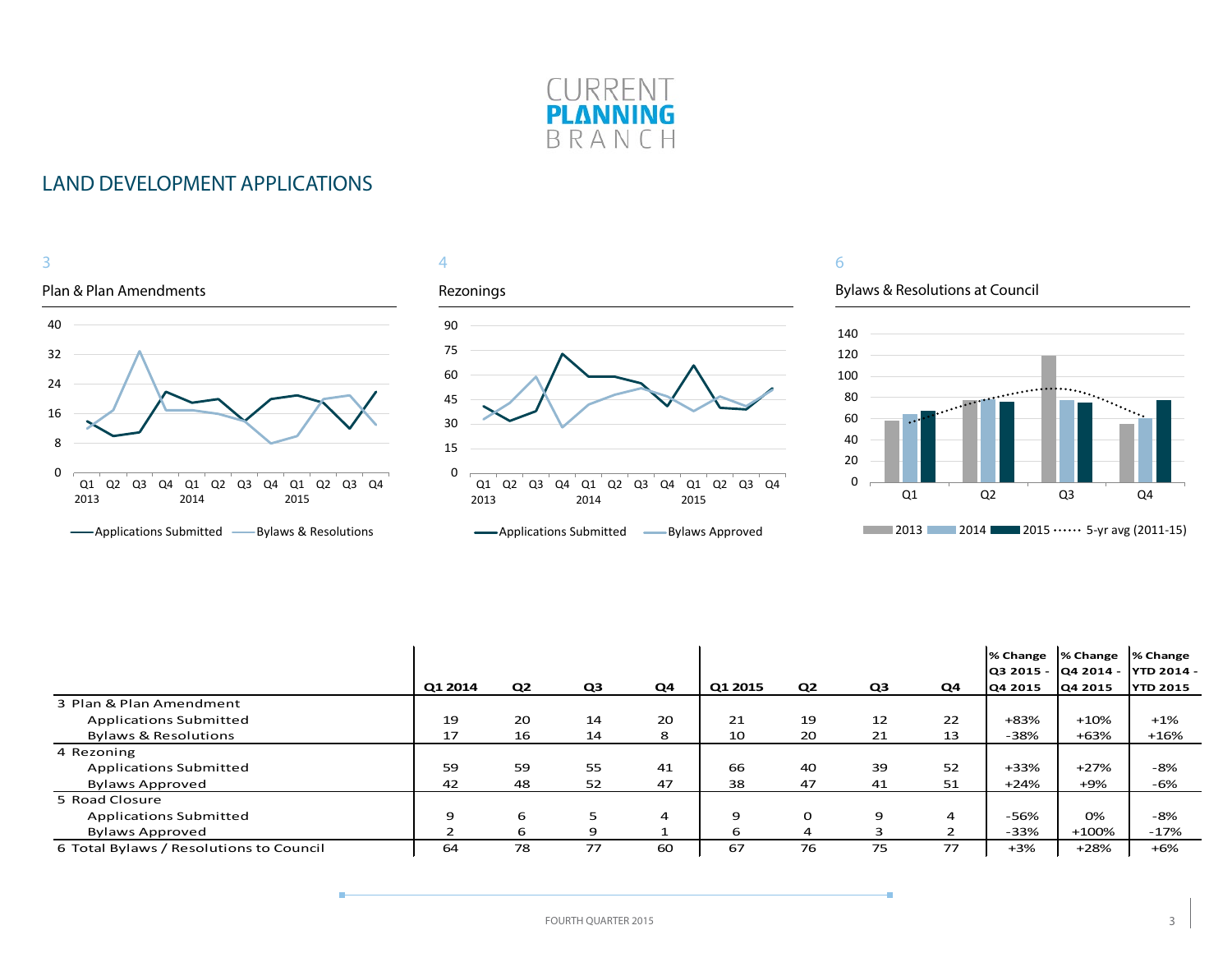

### <span id="page-3-0"></span>SERVICING AGREEMENTS

A Servicing Agreement is a legal contract between the developer or property owner and the City of Edmonton. It outlines the terms and conditions which must be met and agreed upon prior to development or servicing proceeding. The Servicing Agreement can be a requirement of a Subdivision or a Development Permit and often includes the review and approval of Engineering Drawings. The Engineering Drawings include the design and construction of municipal improvements such as water mains, storm and sanitary sewers, roads, sidewalks, curbs and gutters, power, street lighting, landscaping and various other items that are necessary to service land being developed or redeveloped.

With every Servicing Agreement application received, there are a number of residential, multi-family, commercial and industrial lots that are proposed to be serviced. The number of applications received is a good indicator of the amount of serviced lots that will be available for development in the near future. It is also an indicator of the peak application submission periods which affects the review and approval time for the Engineering Drawings.

### 1

#### Servicing Agreement Submissions



#### Single Family Lots Submissions



|                             |         |                |     |      |         |                |     |     | % Change  % Change  % Change     |         |                 |
|-----------------------------|---------|----------------|-----|------|---------|----------------|-----|-----|----------------------------------|---------|-----------------|
|                             |         |                |     |      |         |                |     |     | Q3 2015 -  Q4 2014 -  YTD 2014 - |         |                 |
|                             | Q1 2014 | Q <sub>2</sub> | Q3  | Q4   | Q1 2015 | Q <sub>2</sub> | Q3  | Q4  | Q4 2015                          | Q4 2015 | <b>YTD 2015</b> |
| 1 Servicing Agreements      |         |                |     |      |         |                |     |     |                                  |         |                 |
| <b>Projects Submitted</b>   | 77      | 87             | 47  | 52   | 63      | 37             | 49  | 36  | $-27%$                           | -31%    | $-30%$          |
| Single Family Lots          | 2955    | 2935           | 994 | 2302 | 2465    | 941            | 786 | 970 | $+23%$                           | $-58%$  | $-44%$          |
| <b>Multiple Family Lots</b> | 15      | 16             | 46  | 13   | 80      | 9              | 157 | 136 | $-13%$                           | +946%   | +324%           |
| <b>Commercial Lots</b>      | 8       | 14             |     | ے    | 4       | ∸              | ∠   |     | 0%                               | 0%      | -68%            |
| <b>Industrial Lots</b>      | 23      | 27             | 4   | ∠    | 11      | 0              | 8   |     | -88%                             | -50%    | $-64%$          |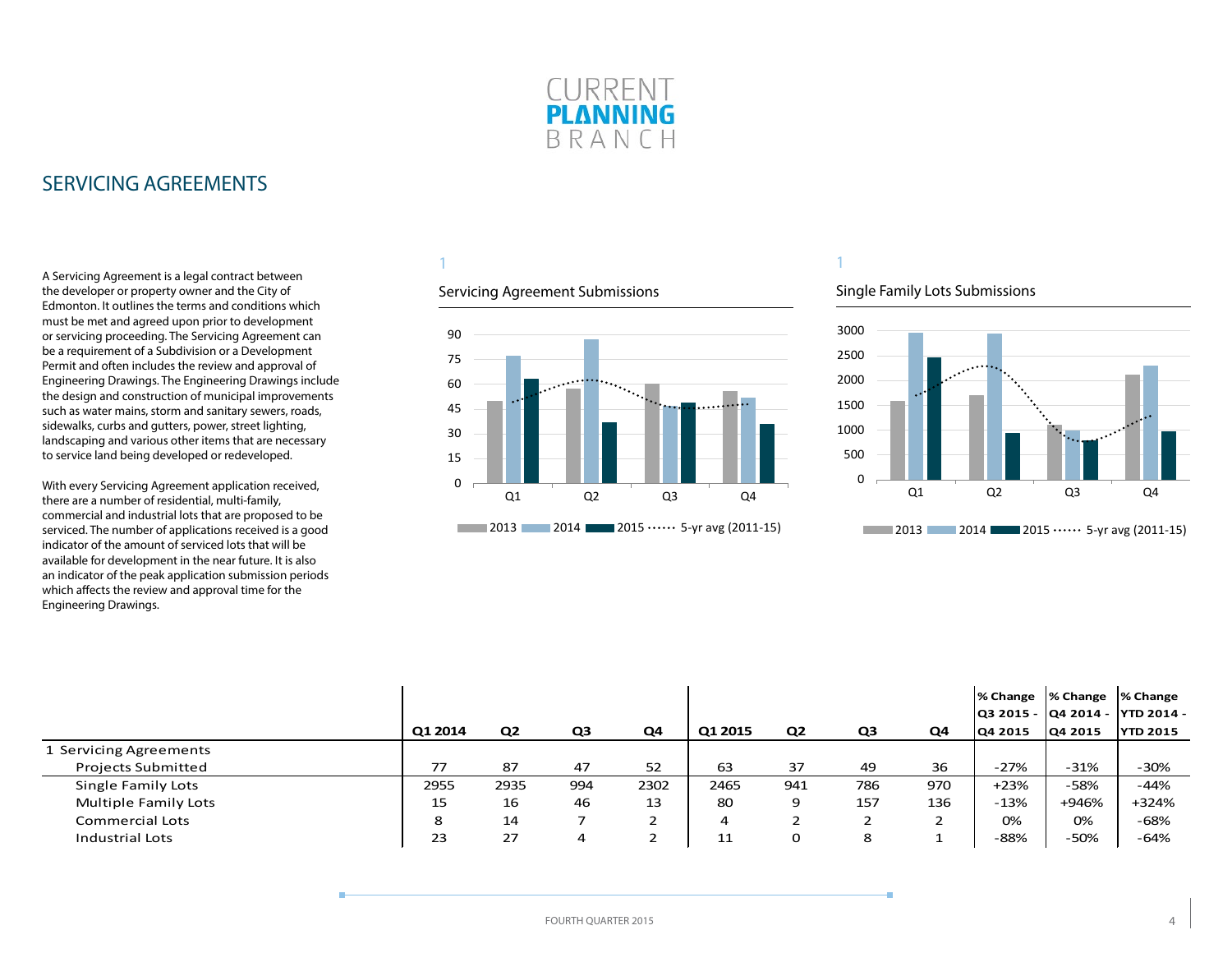

<span id="page-4-0"></span>A development permit is written approval from the City that the location, size, and use of a building complies with the Zoning Bylaw regulations. A development permit is required for new construction, some renovations, signs, new businesses, and changes to how a building is being used.

The amount of time that it takes to issue a development permit varies significantly, depending on the type of development permit and application complexity. Permits for minor changes can be issued in one day, while permits for new commercial buildings typically take several weeks to issue. Applications for development that is listed as a discretionary use in the Zoning Bylaw require notification to neighbouring property owners and typically take longer to complete. Other factors that influence timelines include whether circulation to other civic agencies is required and whether assessments are required. The single most common cause of delay in processing development permits is incomplete or insufficient information, which may result in multiple review iterations.

#### 1

#### New Multi-Family Buildings



## New Multi-Family - Quarterly Submissions

1



|                                                   |         |                |                |     |         |                |                |     | % Change  % Change |                | <b>1% Change</b><br>lQ3 2015 - lQ4 2014 - lYTD 2014 - |
|---------------------------------------------------|---------|----------------|----------------|-----|---------|----------------|----------------|-----|--------------------|----------------|-------------------------------------------------------|
|                                                   | Q1 2014 | Q <sub>2</sub> | Q <sub>3</sub> | Q4  | Q1 2015 | Q <sub>2</sub> | Q <sub>3</sub> | Q4  | <b>Q4 2015</b>     | <b>Q4 2015</b> | <b>YTD 2015</b>                                       |
| New Multi-Family Building DP                      |         |                |                |     |         |                |                |     |                    |                |                                                       |
| <b>Applications Submitted</b>                     | 56      | 81             | 49             | 28  | 48      | 44             | 27             | 32  | $+19%$             | $+14%$         | $-29%$                                                |
| <b>Permits Issued</b>                             | 39      | 65             | 57             | 47  | 46      | 45             | 38             | 31  | $-18%$             | $-34%$         | $-23%$                                                |
| Median Work Days to Issue                         | 70      | 73             | 60             | 94  | 90      | 52             | 66             | 53  | -20%               | -44%           | $-12%$                                                |
| 1.1 Projects up to 4 dwellings                    |         |                |                |     |         |                |                |     |                    |                |                                                       |
| Permits Issued                                    | 22      | 32             | 41             | 17  | 18      | 22             | 17             | 11  | $-35%$             | -35%           | -39%                                                  |
| Median Work Days to Issue                         | 62      | 46             | 51             | 89  | 22      | 19             | 31             | 26  | $-16%$             | $-71%$         | $-60%$                                                |
| % Permits Issued within 55 business days (target) | 38%     | 65%            | 54%            | 18% | 78%     | 95%            | 71%            | 91% | $+28%$             | +406%          | $+91%$                                                |
| % Permits Issued within target time, YTD*         | 38%     | 54%            | 54%            | 50% | 78%     | 88%            | 82%            | 84% |                    |                |                                                       |

\*Excluding projects within mature neighbourhood overlay.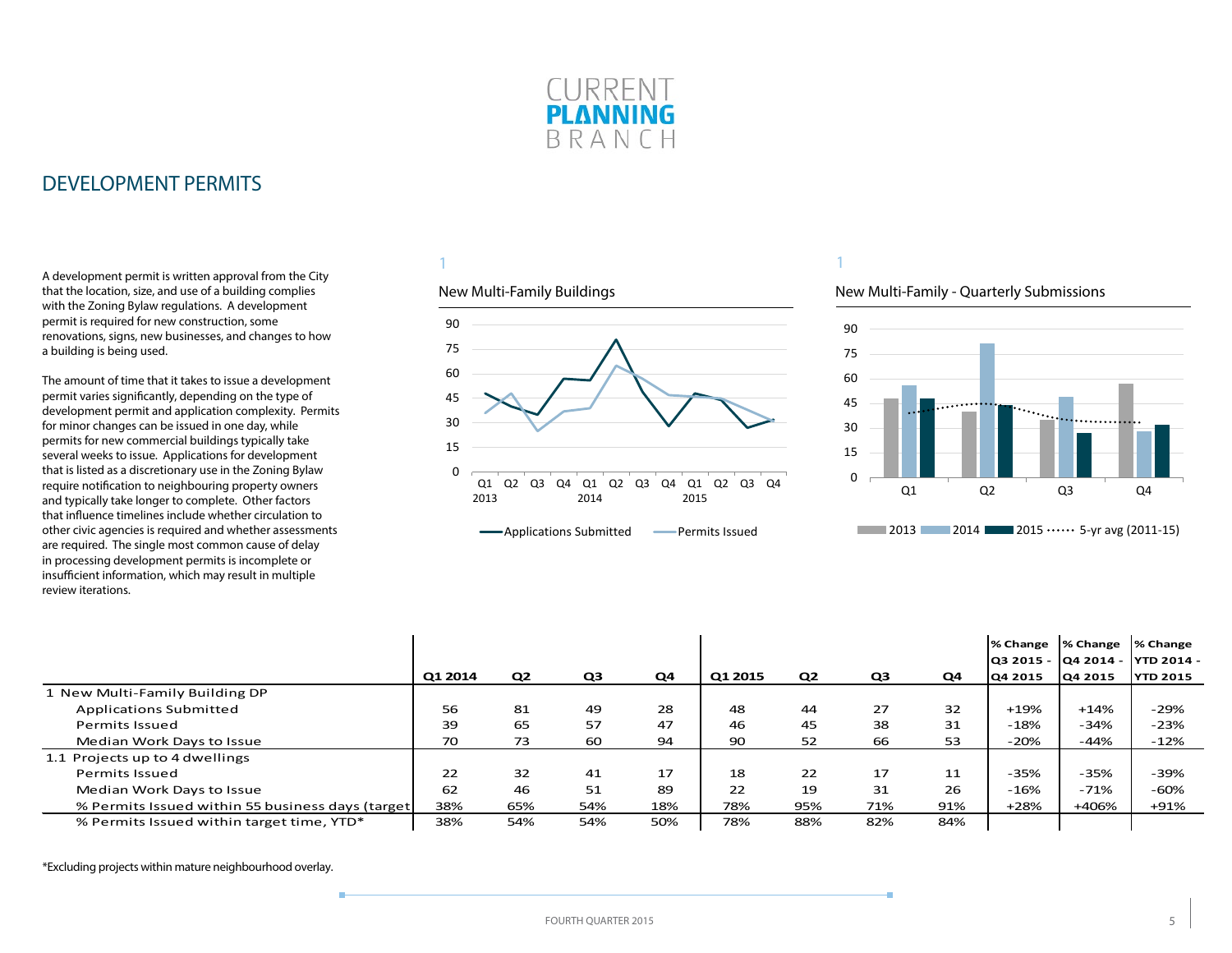

#### New Duplex / Semi-Detached Houses 2 0 75 150 225 300 375 Q1 Q2 Q3 Q4 Q1 2013 2014 Q2 Q3 Q4 Q1 2015 Q2 Q3 Q4 **-**Applications Submitted **-** Permits Issued

#### 2

#### New Duplex / SD - Quarterly Submissions



#### Other Residential<sup>1</sup> 0 300 600 900 1200 1500 1800 Q1 Q2 Q3 Q4 Q1 2013 2014 Q2 Q3 Q4 Q1 Q2 Q3 Q4 2015 **-**Applications Submitted **-** Permits Issued

|                                       |         |                |                |        |         |                |                |      | % Change<br>  03 2015 -   04 2014 - | <b>1% Change</b> | % Change<br>IYTD 2014 - |
|---------------------------------------|---------|----------------|----------------|--------|---------|----------------|----------------|------|-------------------------------------|------------------|-------------------------|
|                                       | Q1 2014 | Q <sub>2</sub> | Q <sub>3</sub> | Q4     | Q1 2015 | Q <sub>2</sub> | Q <sub>3</sub> | Q4   | Q4 2015                             | Q4 2015          | <b>YTD 2015</b>         |
| 2 New Duplex / Semi-Detached House DP |         |                |                |        |         |                |                |      |                                     |                  |                         |
| <b>Applications Submitted</b>         | 224     | 293            | 233            | 192    | 267     | 194            | 231            | 220  | $-5%$                               | +15%             | $-3%$                   |
| Permits Issued                        | 233     | 256            | 251            | 208    | 262     | 193            | 212            | 231  | +9%                                 | $+11%$           | -5%                     |
| Median Work Days to Issue             | 6       | 6              |                |        |         | 6              |                | 6    | $-14%$                              | $-14%$           | 0%                      |
| 3 Other Residential DP                |         |                |                |        |         |                |                |      |                                     |                  |                         |
| Applications Submitted                | 794     | 1115           | 1098           | 905    | 864     | 1492           | 1314           | 1169 | -11%                                | $+29%$           | $+24%$                  |
| Permits Issued                        | 683     | 997            | 1013           | 925    | 781     | 1231           | 1229           | 1230 | $+0\%$                              | +33%             | $+24%$                  |
| Median Work Days to Issue             |         |                |                | ∍<br>∠ |         | 6              |                | 5    | -29%                                | +150%            | +280%                   |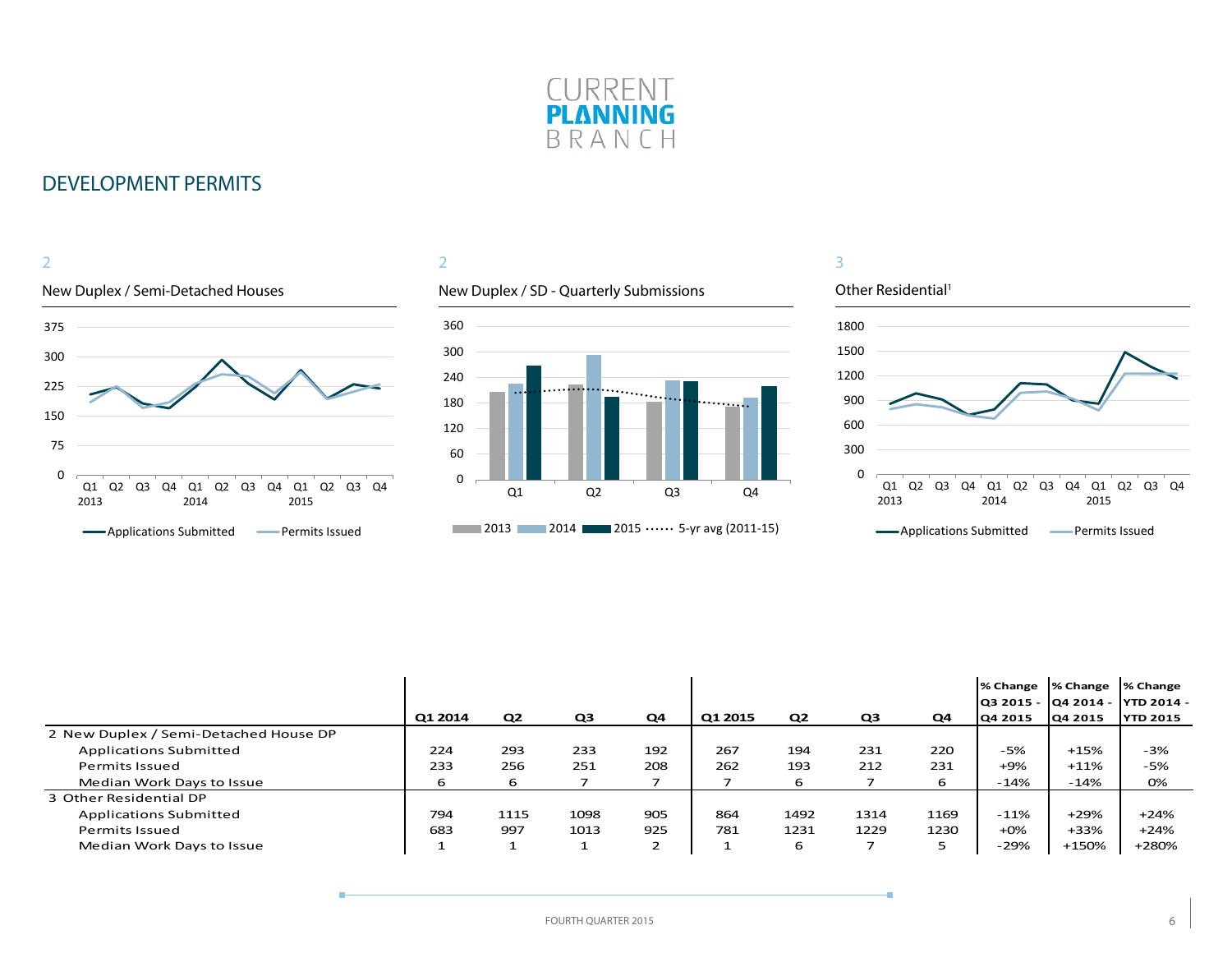

In Q1 2014, the Current Planning Branch made process changes for Semi-Detached house development permits. If Class A applications are complete and are not contained within a mature neighbourhood overlay, the target is to issue permits within 6 business days. Permits take longer to issue if they are for discretionary development (Class B) or are contained within a mature neighbourhood overlay (Complex). In addition, permits may take longer to issue if the initial application is incomplete or put on hold by the applicant, or application changes are required to adhere to bylaw requirements.

Performance Targets for semi-detached house development permits:

Class A - 75% permits issued within 6 business days; Class B - 75% permits issued within 15 business days; Complex - 75% permits issued within 55 business days.

### 2

Semi-Detached House - Permits Issued by Level of Complexity, YTD 2015



#### 2

Semi-Detached House - Permits Issued within Target Time, YTD 2015



The actual results include times for complete and incomplete applications.

|                                          |         |                |     |     |         |                |                |     | % Change  | <b>1% Change</b> | % Change             |
|------------------------------------------|---------|----------------|-----|-----|---------|----------------|----------------|-----|-----------|------------------|----------------------|
|                                          |         |                |     |     |         |                |                |     | O3 2015 - |                  | Q4 2014 - YTD 2014 - |
|                                          | Q1 2014 | Q <sub>2</sub> | Q3  | Q4  | Q1 2015 | Q <sub>2</sub> | Q <sub>3</sub> | Q4  | Q4 2015   | Q4 2015          | <b>YTD 2015</b>      |
| 2.1 Semi-Detached House - Class A        |         |                |     |     |         |                |                |     |           |                  |                      |
| <b>Permits Issued</b>                    | 172     | 192            | 191 | 158 | 222     | 176            | 177            | 182 | $+3%$     | $+15%$           | $+6%$                |
| Median Work Days to Issue                | 6       | 6              | 6   | 6   | 6       | 6              |                | 6   | $-14%$    | 0%               | $+4%$                |
| % Permits Issued within 6 business days  | 46%     | 41%            | 57% | 51% | 54%     | 56%            | 47%            | 68% | +45%      | $+33%$           | $+7%$                |
| 2.2 Semi-Detached House - Class B        |         |                |     |     |         |                |                |     |           |                  |                      |
| <b>Permits Issued</b>                    | 25      | 31             | 17  | 14  | 10      | 29             | 8              | 19  | +138%     | $+36%$           | $-24%$               |
| Median Work Days to Issue                |         | 6              | 7   | 26  | 14      | 12             | 7              | 6   | $-14%$    | $-77%$           | $-15%$               |
| % Permits Issued within 15 business days | 78%     | 82%            | 88% | 29% | 60%     | 55%            | 88%            | 84% | -5%       | +190%            | -6%                  |
| 2.3 Semi-Detached House - Complex        |         |                |     |     |         |                |                |     |           |                  |                      |
| <b>Permits Issued</b>                    | 34      | 33             | 42  | 35  | 30      | 25             | 25             | 23  | $-8%$     | $-34%$           | $-28%$               |
| Median Work Days to Issue                | 24      | 26             | 42  | 31  | 20      | 27             | 47             | 46  | $-2%$     | $+48%$           | $+14%$               |
| % Permits Issued within 55 business days | 68%     | 97%            | 74% | 80% | 87%     | 80%            | 64%            | 65% | $+2%$     | $-19%$           | -4%                  |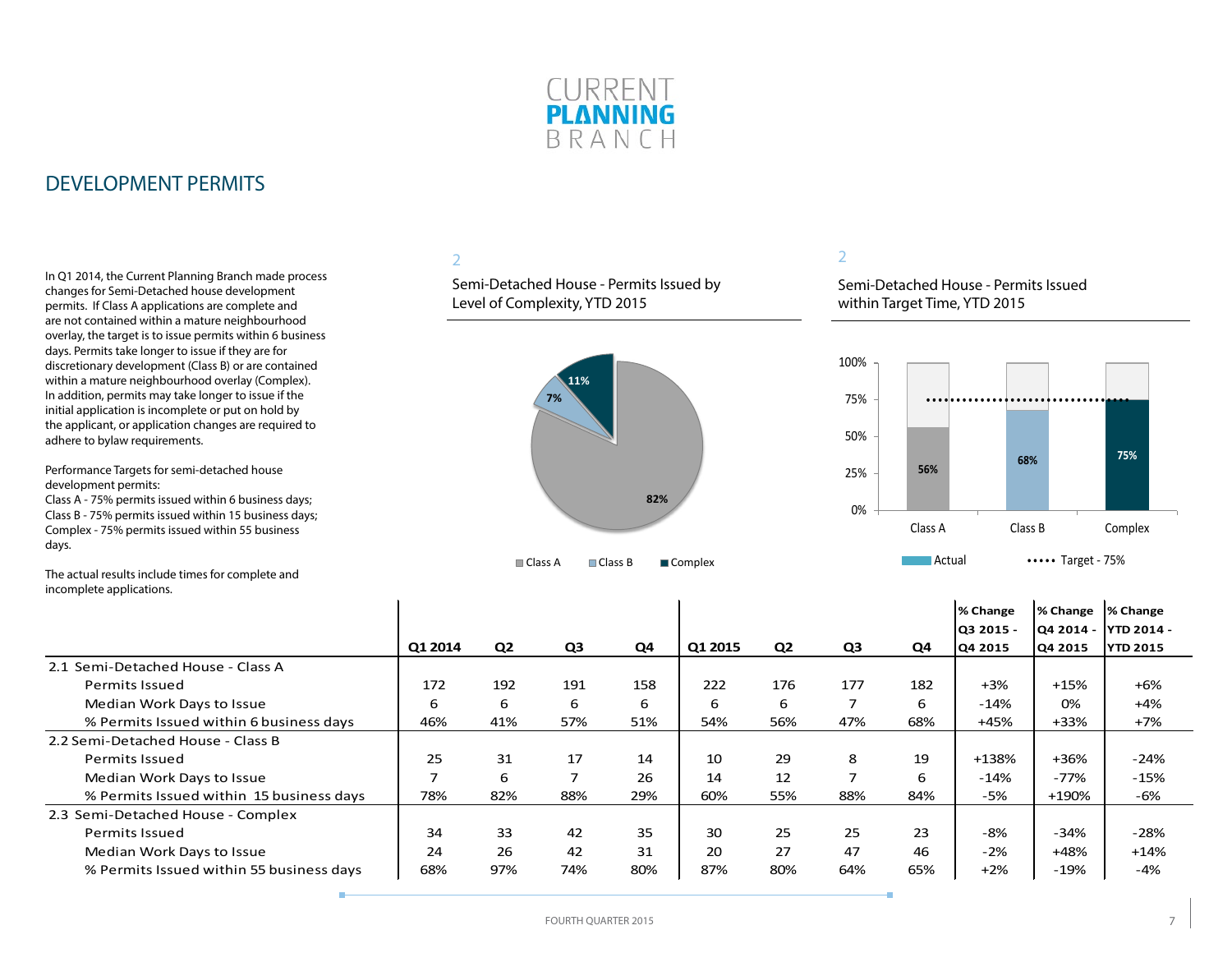

#### 4

#### New Non-Residential Buildings



#### 4

New Non-Residential - Quarterly Submissions



|                               |         |                |     |     |         |                |     |     |                | % Change  % Change  % Change | Q3 2015 -  Q4 2014 -  YTD 2014 - |
|-------------------------------|---------|----------------|-----|-----|---------|----------------|-----|-----|----------------|------------------------------|----------------------------------|
|                               | Q1 2014 | Q <sub>2</sub> | Q3  | Q4  | Q1 2015 | Q <sub>2</sub> | Q3  | Q4  | <b>Q4 2015</b> | Q4 2015                      | <b>YTD 2015</b>                  |
| 4 New Non Residential DP      |         |                |     |     |         |                |     |     |                |                              |                                  |
| <b>Applications Submitted</b> | 109     | 122            | 127 | 99  | 80      | 117            | 106 | 109 | +3%            | $+10%$                       | $-10%$                           |
| <b>Permits Issued</b>         | 71      | 103            | 123 | 110 | 107     | 82             | 116 | 86  | $-26%$         | $-22%$                       | $-4%$                            |
| Median Working Days to Issue  | 54      | 60             | 53  | 58  | 61      | 39             | 43  | 61  | $+42%$         | $+5%$                        | -9%                              |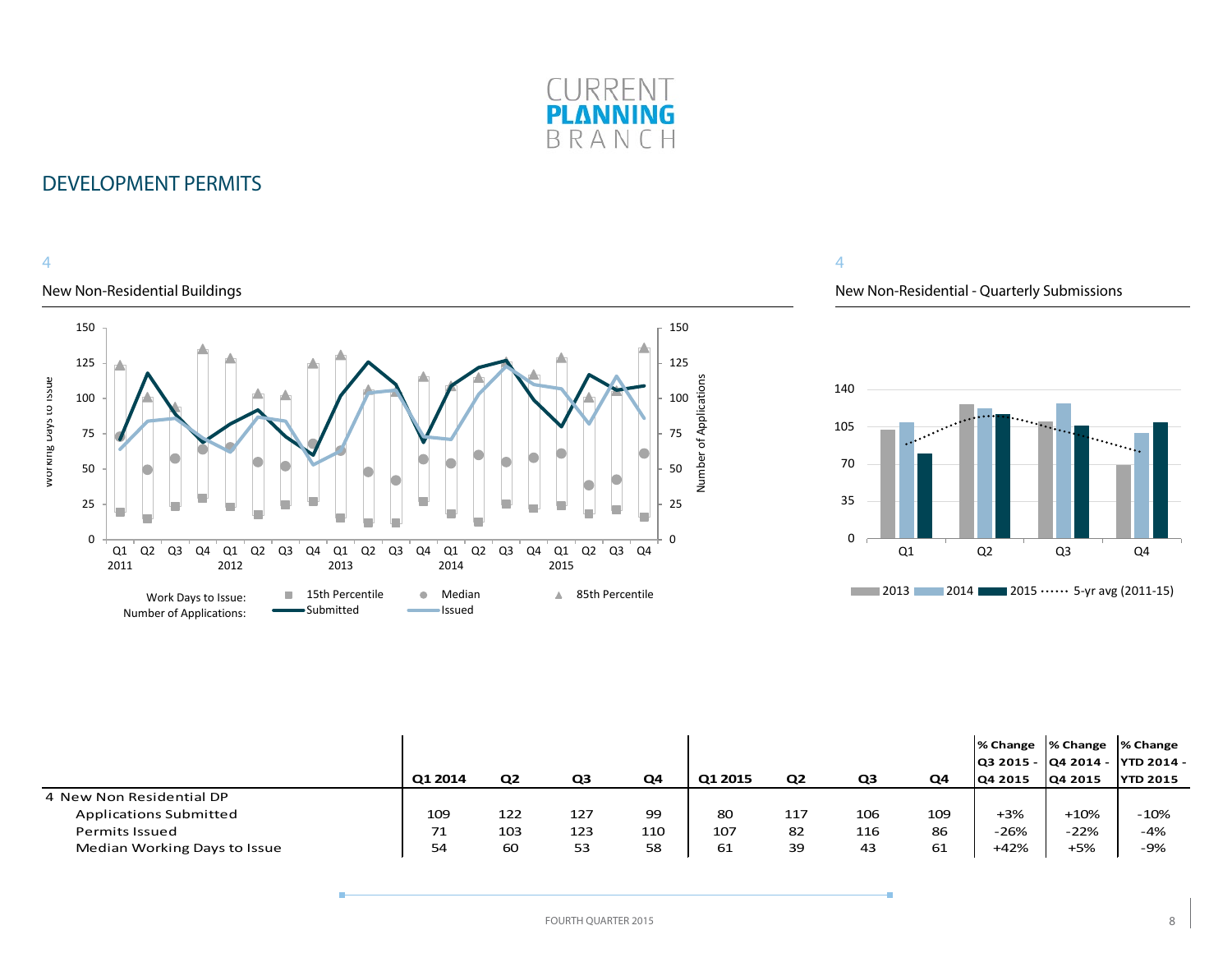



|                               |         |                |                |                |         |                          |     |     | I% Change<br>Q3 2015 - | % Change<br>lQ4 2014 - | % Change<br><b>YTD 2014 -</b> |
|-------------------------------|---------|----------------|----------------|----------------|---------|--------------------------|-----|-----|------------------------|------------------------|-------------------------------|
|                               | Q1 2014 | Q <sub>2</sub> | Q <sub>3</sub> | Q <sub>4</sub> | Q1 2015 | Q <sub>2</sub>           | Q3  | Q4  | Q4 2015                | Q4 2015                | <b>YTD 2015</b>               |
| 5 Other Non Residential DP    |         |                |                |                |         |                          |     |     |                        |                        |                               |
| <b>Applications Submitted</b> | 344     | 330            | 332            | 326            | 388     | 428                      | 338 | 359 | $+6%$                  | $+10%$                 | $+14%$                        |
| Permits Issued                | 307     | 303            | 338            | 277            | 341     | 338                      | 339 | 304 | $-10%$                 | $+10%$                 | $+8%$                         |
| 6 Home Occupation DP          |         |                |                |                |         |                          |     |     |                        |                        |                               |
| <b>Applications Submitted</b> | 787     | 765            | 767            | 706            | 814     | 839                      | 856 | 765 | $-11%$                 | $+8%$                  | $+8%$                         |
| Permits Issued                | 682     | 678            | 647            | 612            | 667     | 748                      | 740 | 683 | -8%                    | $+12%$                 | $+8%$                         |
| Median Work Days to Issue     |         |                |                |                |         |                          |     |     | 0%                     | 0%                     | 0%                            |
| 7 Portable Sign DP            |         |                |                |                |         |                          |     |     |                        |                        |                               |
| <b>Applications Submitted</b> | 658     | 682            | 524            | 572            | 710     | 780                      | 600 | 740 | $+23%$                 | $+29%$                 | $+16%$                        |
| <b>Permits Issued</b>         | 646     | 623            | 505            | 474            | 642     | 723                      | 605 | 688 | $+14%$                 | +45%                   | $+18%$                        |
| Median Work Days to Issue     | 4       | 4              | 3              | 2              | 3       | $\overline{\phantom{a}}$ | 8   | 5   | $-38%$                 | +150%                  | $+77%$                        |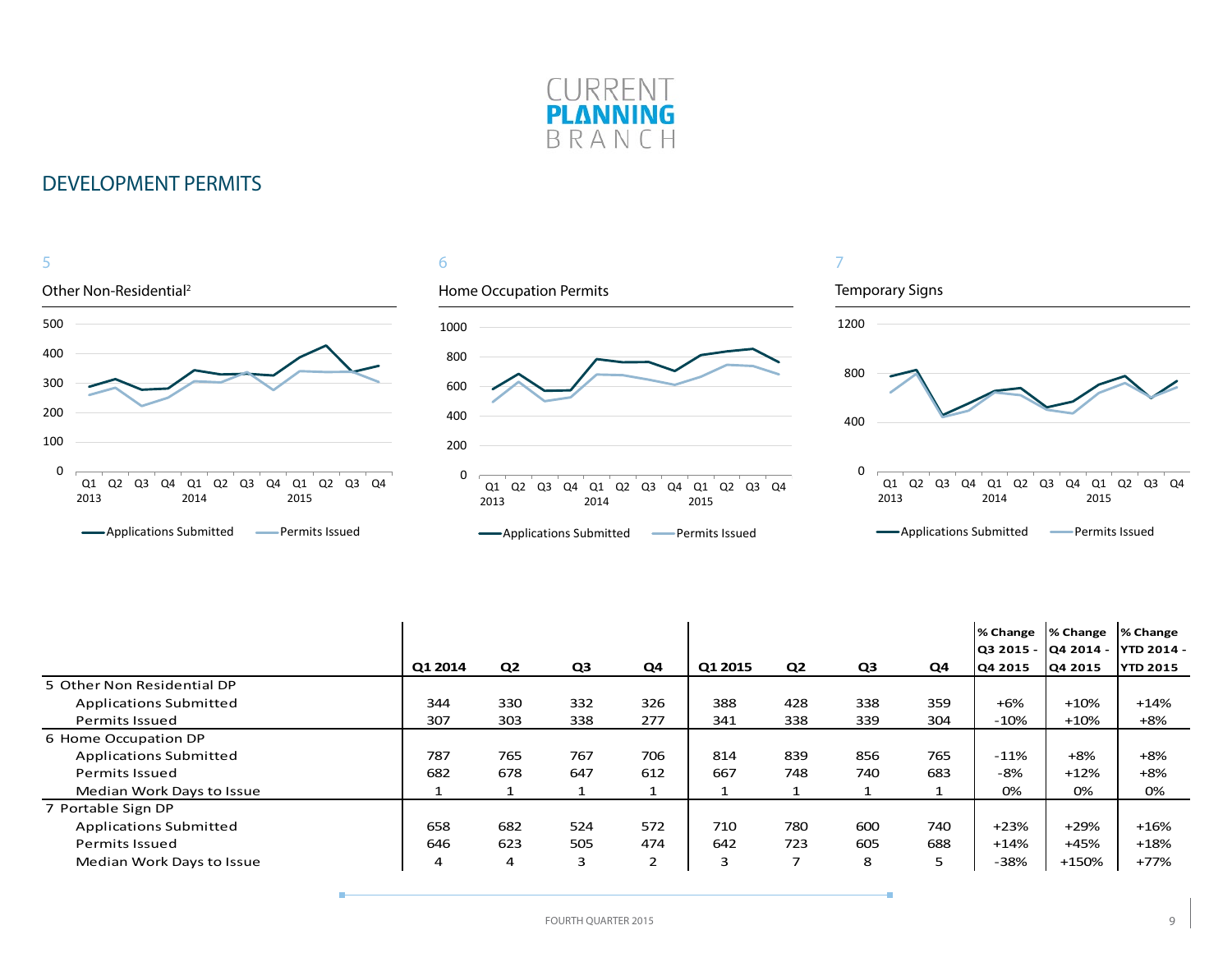

### <span id="page-9-0"></span>COMBINATION PERMITS

A combination permit is used for select applications that require multiple permits. An applicant can make a single application that includes all of the required development and safety code permits. Combination permits are used for accessory structures, uncovered decks, signs (if a building permit is required), and single detached houses.

A combination permit is considered issued after all of the required permits are issued. After a permit is issued and construction is complete, at least one safety code inspection will be completed.

Simple residential combo permits can be issued in one day at the Current Planning Service Centre. Permits take longer to issue if they are for discretionary development, require a variance, are contained within a neighbourhood overlay, or the initial application is incomplete.

In 2012, the Current Planning Branch launched Expedited Development Review for qualified house combo permits. If an application qualifies for expedited review, the development permit can be issued within one business day.

#### 1

#### Minor Residential Combo Permits





|                                  |         |      |      |     |         |                |      |     | % Change  % Change |         | % Change                         |
|----------------------------------|---------|------|------|-----|---------|----------------|------|-----|--------------------|---------|----------------------------------|
|                                  |         |      |      |     |         |                |      |     |                    |         | Q3 2015 -  Q4 2014 -  YTD 2014 - |
|                                  | Q1 2014 | Q2   | Q3   | Q4  | Q1 2015 | Q <sub>2</sub> | Q3   | Q4  | 04 2015            | Q4 2015 | <b>YTD 2015</b>                  |
| 1 Minor Residential Combo Permit |         |      |      |     |         |                |      |     |                    |         |                                  |
| <b>Applications Submitted</b>    | 529     | 1276 | 1225 | 627 | 556     | 1246           | 1297 | 663 | -49%               | $+6%$   | $+3%$                            |
| <b>Permits Issued</b>            | 472     | 1090 | 1259 | 725 | 472     | 1108           | 1203 | 735 | -39%               | $+1%$   | $-1%$                            |
| Median Work Days to Issue        | 20      | 8    | 11   | 18  | 16      |                | 12   | 23  | +92%               | $+28%$  | $+3%$                            |
| 2 Sign Combo Permit              |         |      |      |     |         |                |      |     |                    |         |                                  |
| <b>Applications Submitted</b>    | 204     | 184  | 201  | 227 | 170     | 201            | 201  | 274 | +36%               | $+21%$  | +4%                              |
| <b>Permits Issued</b>            | 147     | 195  | 187  | 180 | 157     | 157            | 175  | 181 | $+3%$              | $+1%$   | $-6%$                            |
| Median Work Days to Issue        | 43      | 24   | 21   | 22  | 23      | 24             | 24   | 20  | $-17%$             | -9%     | $-17%$                           |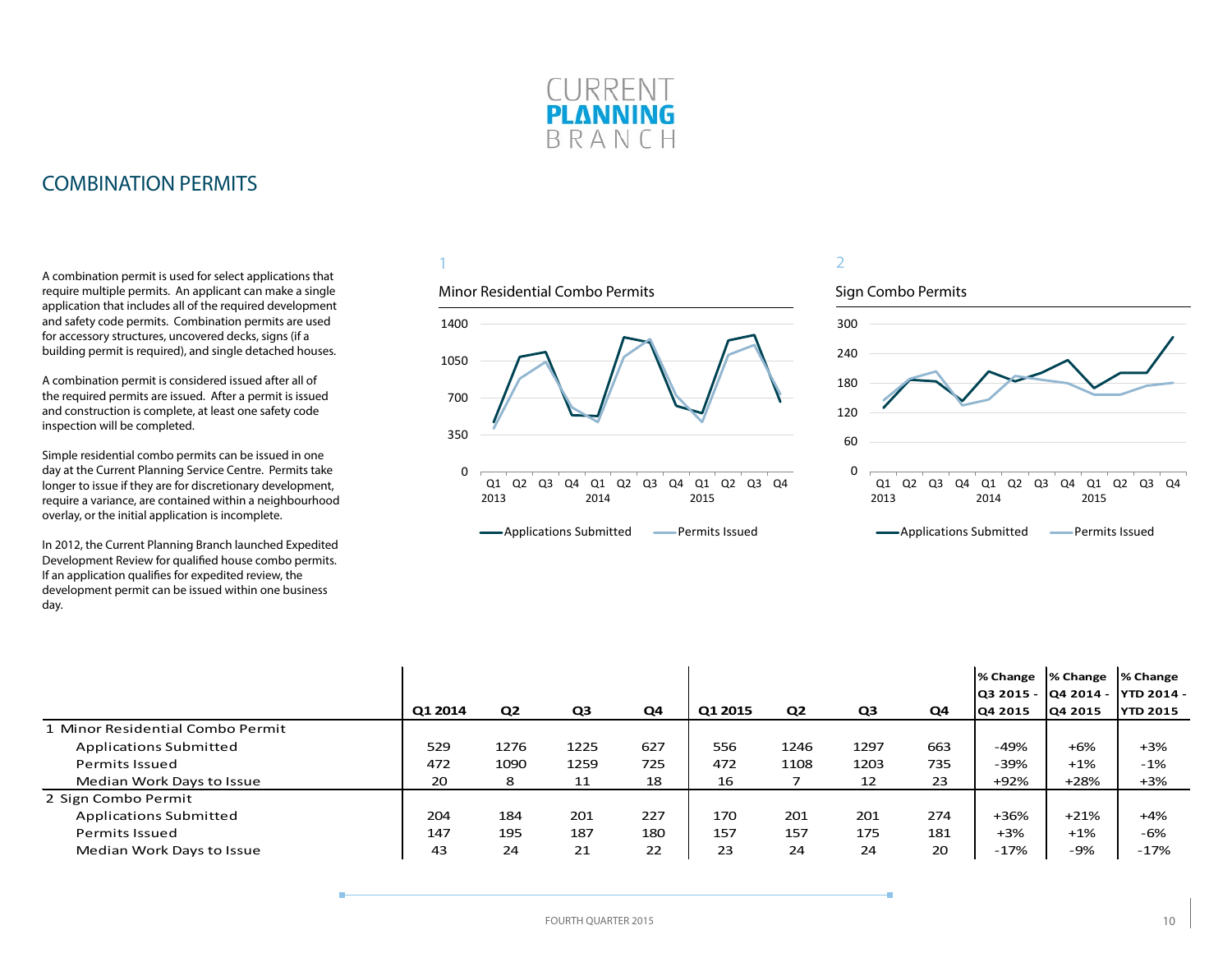

## COMBINATION PERMITS

3

#### House Combo Permits 75 1500 60 1200 Number of Applications Number of Applications 900 45 600 30 15 300 0 0 Q2 Q3 Q4 Q1 Q2 Q3 Q4 Q1 Q2 Q3 Q4 Q1 Q2 Q3 Q4 Q1 Q2 Q3 Q4 Q1 2011 2012 2013 2014 2015 Work Days to Issue: **15th Percentile 6 Median 15th Percentile** Number of Applications:Submitted **Issued**  $\overline{\phantom{0}}$

#### 3

House Combo - Quarterly Submissions



|                                       | Q1 2014 | Q <sub>2</sub> | Q3   | Q4   | Q1 2015 | Q <sub>2</sub> | Q3   | Q4  | IQ4 2015 | % Change  % Change  % Change<br>Q4 2015 | Q3 2015 -  Q4 2014 -  YTD 2014 -<br><b>YTD 2015</b> |
|---------------------------------------|---------|----------------|------|------|---------|----------------|------|-----|----------|-----------------------------------------|-----------------------------------------------------|
| 3 House Combo Permits                 |         |                |      |      |         |                |      |     |          |                                         |                                                     |
| <b>Applications Submitted</b>         | 1077    | 1399           | 1347 | 1164 | 1074    | 1084           | 1041 | 830 | $-20%$   | -29%                                    | $-19%$                                              |
| <b>Permits Issued</b>                 | 1074    | 1209           | 1366 | 1181 | 1144    | 1074           | 982  | 739 | $-25%$   | $-37%$                                  | $-18%$                                              |
| Median Working Days to Issue          | 23      | 19             | 18   | 19   | 19      | 19             | 21   | 24  | $+14%$   | 26%                                     | 5%                                                  |
| Expedited Permits Issued - % of Total | 32%     | 35%            | 32%  | 29%  | 27%     | 23%            | 22%  | 26% | $+18%$   | $-10%$                                  | $-23%$                                              |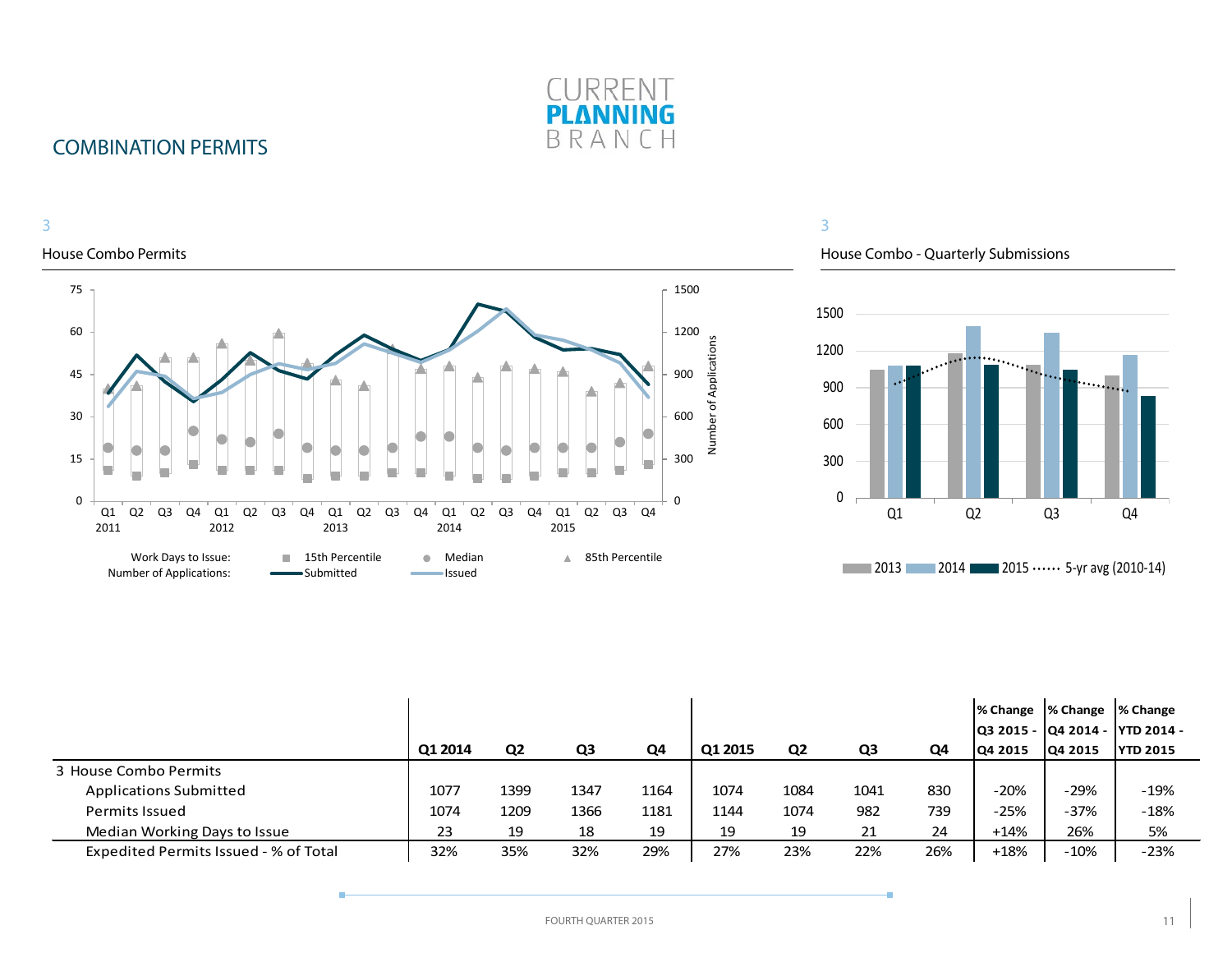

### COMBINATION PERMITS

If a house combo application qualifies for an expedited review, the development permit can be issued within one day, and the complete combo permit (development and building) can be issued within 10 business days. Permits take longer to issue if they are for discretionary development (Class B, non-expedited) or are contained within the mature neighbourhood overlay (Complex). In addition, permits may take longer to issue if the initial application is incomplete or put on hold by the applicant, or application changes are required to adhere to bylaw requirements.

Performance Targets:

Expedited - 75% issued within 10 business days; Non-Expedited - 75% issued within 30 business days; Complex - 75% issued within 85 business days.

Actual results include times for complete and incomplete applications.

#### 3

House Combo - Permits Issued by Level of Complexity, YTD 2015



#### 3

House Combo - Permits Issued within Target Time, YTD 2015



|                                          |         |     |     |     |         |     |     |     | % Change | % Change | % Change<br> Q3 2015 -  Q4 2014 -  YTD 2014 - |
|------------------------------------------|---------|-----|-----|-----|---------|-----|-----|-----|----------|----------|-----------------------------------------------|
|                                          | Q1 2014 | Q2  | Q3  | Q4  | Q1 2015 | Q2  | Q3  | Q4  | Q4 2015  | Q4 2015  | <b>YTD 2015</b>                               |
| 3.1 House Combo - Expedited              |         |     |     |     |         |     |     |     |          |          |                                               |
| <b>Permits Issued</b>                    | 339     | 424 | 438 | 346 | 307     | 250 | 213 | 194 | -9%      | $-44%$   | $-38%$                                        |
| Median Work Days to Issue                | 10      | 9   | 9   | 9   | 10      | 9   | 10  | 14  | $+40%$   | +56%     | $+16%$                                        |
| % Permits Issued within 10 business days | 51%     | 67% | 68% | 62% | 53%     | 74% | 56% | 26% | $-54%$   | -58%     | -9%                                           |
| 3.2 House Combo - Non-Expedited          |         |     |     |     |         |     |     |     |          |          |                                               |
| <b>Permits Issued</b>                    | 687     | 727 | 842 | 752 | 777     | 752 | 693 | 676 | $-2%$    | $-10%$   | -4%                                           |
| Median Work Days to Issue                | 28      | 25  | 24  | 23  | 23      | 20  | 23  | 23  | 0%       | 0%       | $-11%$                                        |
| % Permits Issued within 30 business days | 57%     | 65% | 63% | 65% | 68%     | 79% | 78% | 71% | -9%      | +9%      | $+10%$                                        |
| 3.3 House Combo - Complex                |         |     |     |     |         |     |     |     |          |          |                                               |
| Permits Issued                           | 49      | 58  | 86  | 83  | 60      | 69  | 76  | 63  | $-17%$   | $-24%$   | $-3%$                                         |
| Median Work Days to Issue                | 74      | 72  | 66  | 59  | 70      | 58  | 69  | 79  | $+14%$   | $+34%$   | $+2%$                                         |
| % Permits Issued within 85 business days | 56%     | 63% | 73% | 73% | 63%     | 61% | 70% | 60% | $-14%$   | $-18%$   | -5%                                           |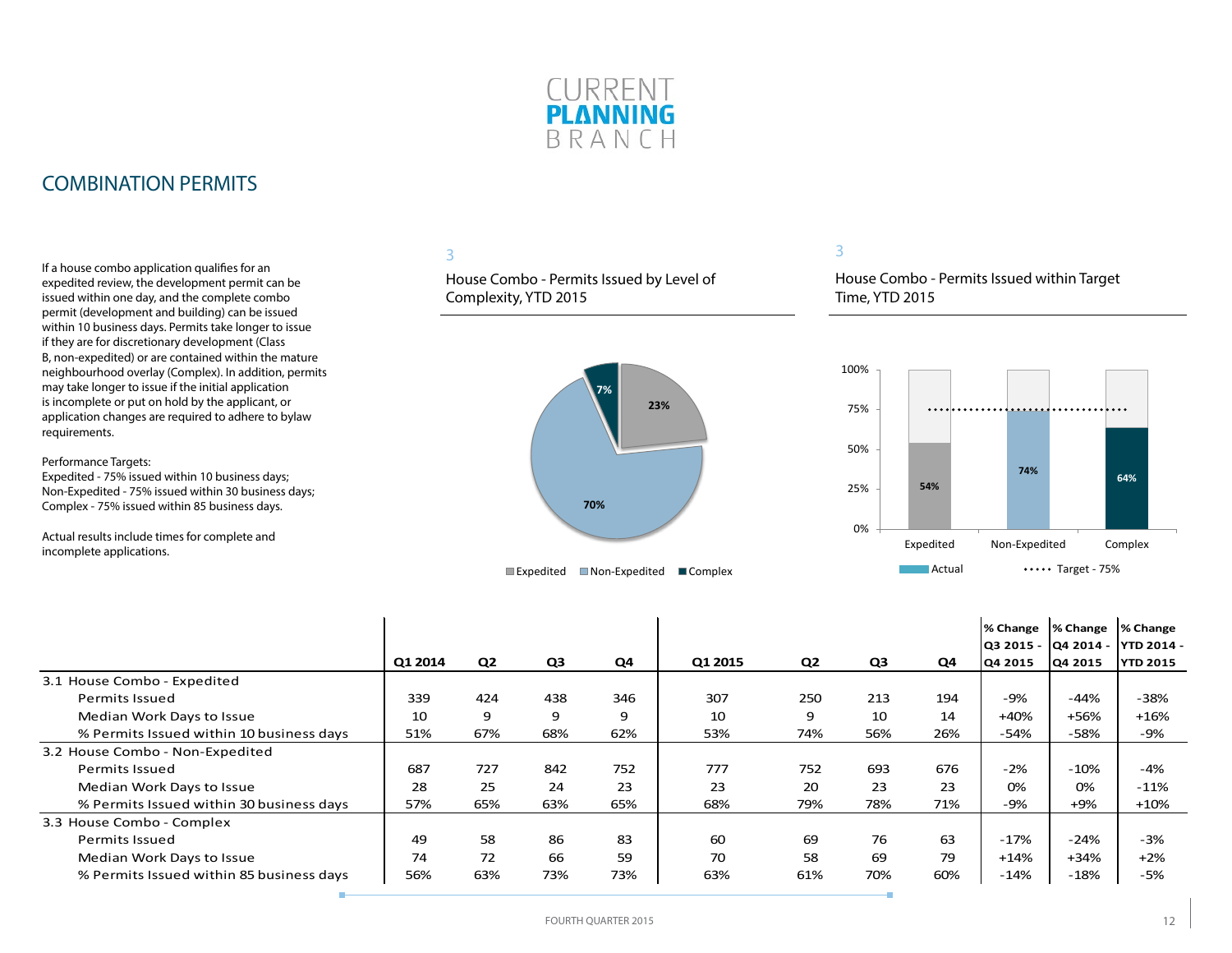

<span id="page-12-0"></span>Safety code permits ensure that any new construction or alterations comply with the Alberta Safety Codes Act. Safety code permits include building, HVAC (heating, ventilation, and air-conditioning), plumbing, gas, and electrical permits. Each permit requires at least one inspection after the work has been completed. Permits for new buildings typically require multiple inspections throughout the construction process.

Current Planning Branch employees complete over 20,000 safety code inspections each quarter. This does not include electrical inspections, which are completed by an external contractor.

Building permit volumes provide an indication of overall economic activity within the City of Edmonton. Detailed information on building permits and the construction value of these permits can be found in the [Monthly](http://www.edmonton.ca/buildingpermitreport)  [Building Permit report](http://www.edmonton.ca/buildingpermitreport).

### 1



#### Inspections Completed - Quarterly Volume



|                                    |         |                |       |       |         |                |       |       |                | % Change  % Change  % Change<br>lQ3 2015 - lQ4 2014 - lYTD 2014 - |                 |
|------------------------------------|---------|----------------|-------|-------|---------|----------------|-------|-------|----------------|-------------------------------------------------------------------|-----------------|
|                                    | Q1 2014 | Q <sub>2</sub> | Q3    | Q4    | Q1 2015 | Q <sub>2</sub> | Q3    | Q4    | <b>Q4 2015</b> | 04 2015                                                           | <b>YTD 2015</b> |
| 1 Inspections Completed            |         |                |       |       |         |                |       |       |                |                                                                   |                 |
| <b>Building</b>                    | 10385   | 12330          | 13302 | 12760 | 12366   | 14235          | 13159 | 12821 | $-3%$          | $+0\%$                                                            | $+8%$           |
| <b>HVAC</b>                        | 5425    | 5392           | 4893  | 4477  | 6708    | 7951           | 7420  | 7095  | -4%            | +58%                                                              | $+45%$          |
| Plumbing & Gas                     | 8536    | 10490          | 11648 | 10437 | 11925   | 12926          | 12366 | 12503 | $+1\%$         | $+20%$                                                            | $+21%$          |
| <b>Total Inspections Completed</b> | 24346   | 28212          | 29843 | 27674 | 30999   | 35112          | 32945 | 32419 | $-2%$          | $+17%$                                                            | $+19%$          |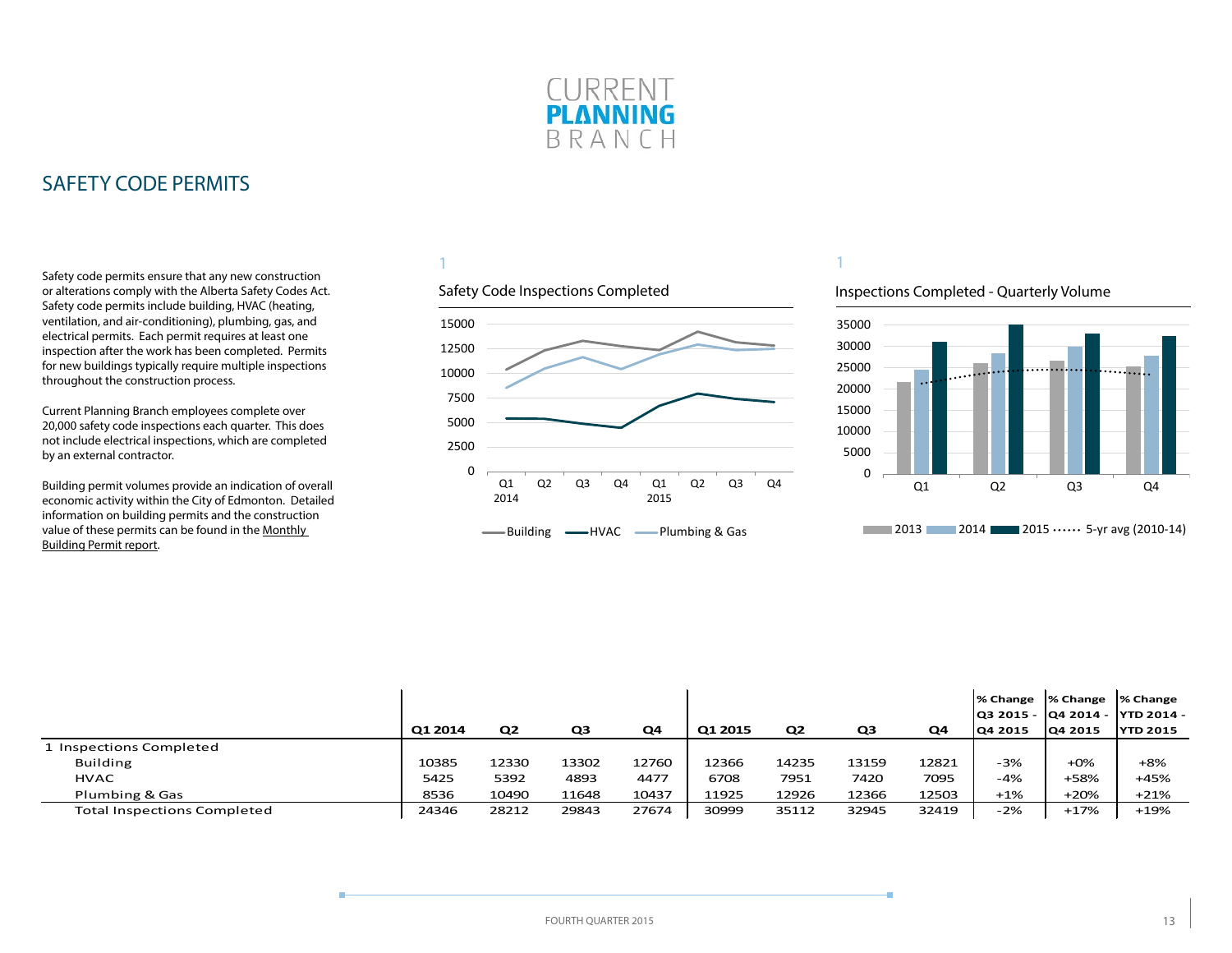

#### 2 Rowhousing & Semi-Detached Building Permits Rowhousing & SD - Quarterly Submissions 0 100 200 300 400 500 600 Q1 Q2 Q3 Q4 Q1 2013 2014 Q2 Q3 Q4 Q1 2015 Q2 Q3 Q4

#### **-**Applications Submitted **-** Permits Issued

### 2



#### **2013** 2014 2015  $\cdots$  5-yr avg (2011-15)

### 3



#### Q1 Q2 Q3 Q4 Q1 2013 2014 Q2 Q3 Q4 2015 Q2 Q3 Q4

#### **-**Applications Submitted **-** Permits Issued

|                                              |         |                |      |      |         |                |      |      | <b>% Change</b><br> Q3 2015 - | % Change<br>Q4 2014 - | % Change<br><b>YTD 2014 -</b> |
|----------------------------------------------|---------|----------------|------|------|---------|----------------|------|------|-------------------------------|-----------------------|-------------------------------|
|                                              | Q1 2014 | Q <sub>2</sub> | Q3   | Q4   | Q1 2015 | Q <sub>2</sub> | Q3   | Q4   | Q4 2015                       | Q4 2015               | <b>YTD 2015</b>               |
| 2 Rowhousing & Semi-Detached Building Permit |         |                |      |      |         |                |      |      |                               |                       |                               |
| <b>Applications Submitted</b>                | 300     | 433            | 336  | 327  | 318     | 269            | 520  | 311  | $-40%$                        | $-5%$                 | $+2%$                         |
| <b>Permits Issued</b>                        | 316     | 354            | 363  | 266  | 308     | 299            | 298  | 279  | -6%                           | $+5%$                 | -9%                           |
| Median Work Days to Issue                    | 29      | 18             | 23   | 19   | 22      | 18             | 19   | 22   | $+16%$                        | $+16%$                | $-9%$                         |
| 2.1 Projects up to 2 dwelling units          |         |                |      |      |         |                |      |      |                               |                       |                               |
| <b>Permits Issued</b>                        | 226     | 283            | 279  | 232  | 262     | 221            | 203  | 223  | $+10%$                        | $-4%$                 | $-11%$                        |
| % Permits Issued within 25 business days     | 59%     | 68%            | 59%  | 68%  | 76%     | 71%            | 74%  | 68%  | -8%                           | 0%                    | $+4%$                         |
| 3 Minor Residential Building Permit          |         |                |      |      |         |                |      |      |                               |                       |                               |
| <b>Applications Submitted</b>                | 981     | 1393           | 1131 | 1002 | 1027    | 1371           | 1423 | 1306 | $-8%$                         | $+30%$                | $+14%$                        |
| Permits Issued                               | 816     | 1155           | 1244 | 1138 | 928     | 1226           | 1185 | 1229 | $+4%$                         | $+8%$                 | $+5%$                         |
| Median Work Days to Issue                    | 2       | 8              | 14   | 17   | 8       | 11             | 13   | 10   | -23%                          | $-41%$                | $+2%$                         |
| 3.1 Interior Alterations                     |         |                |      |      |         |                |      |      |                               |                       |                               |
| <b>Permits Issued</b>                        | 421     | 470            | 427  | 481  | 451     | 453            | 529  | 623  | $+18%$                        | $+30%$                | $+14%$                        |
| % Permits Issued within 24 hours             | 79%     | 72%            | 69%  | 69%  | 76%     | 69%            | 69%  | 70%  | $+1%$                         | $+1\%$                | $-3%$                         |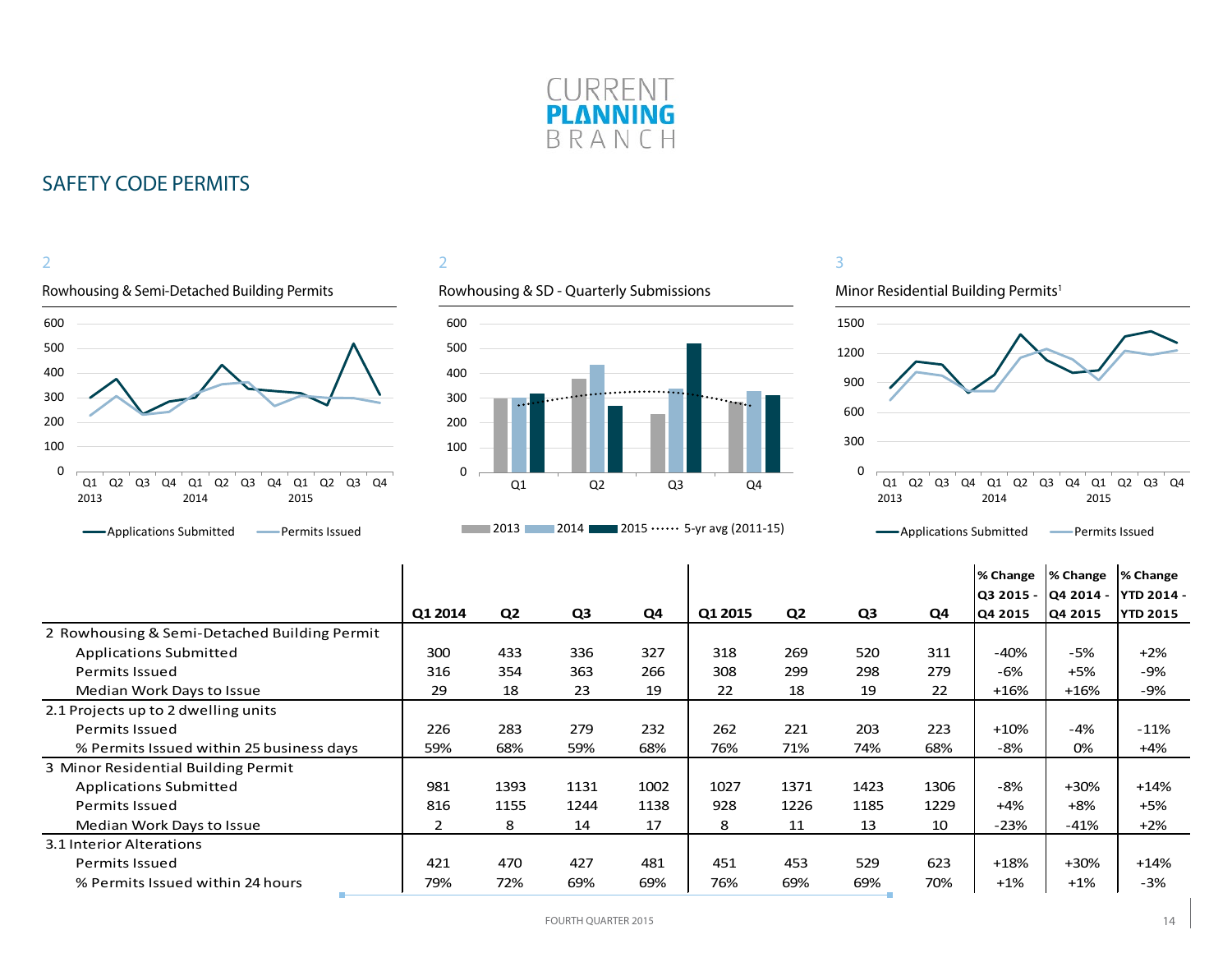

#### Commercial Final Building Permits2 4 0 150 300 450 600 750 Q1 Q2 Q3 Q4 Q1 2013 2014 Q2 Q3 Q4 Q1 2015 Q2 Q3 Q4 **-**Applications Submitted **-** Permits Issued

#### 4

#### Commercial Final - Quarterly Submissions





|                                         |         |                |                |     |         |                |     |     | % Change  % Change |                | % Change                         |
|-----------------------------------------|---------|----------------|----------------|-----|---------|----------------|-----|-----|--------------------|----------------|----------------------------------|
|                                         |         |                |                |     |         |                |     |     |                    |                | Q3 2015 -  Q4 2014 -  YTD 2014 - |
|                                         | Q1 2014 | Q <sub>2</sub> | Q <sub>3</sub> | Q4  | Q1 2015 | Q <sub>2</sub> | Q3  | Q4  | <b>Q4 2015</b>     | <b>Q4 2015</b> | <b>YTD 2015</b>                  |
| 4 Commercial Final BP                   |         |                |                |     |         |                |     |     |                    |                |                                  |
| <b>Applications Submitted</b>           | 545     | 634            | 574            | 478 | 549     | 604            | 682 | 513 | $-25%$             | $+7%$          | $+5%$                            |
| Permits Issued                          | 459     | 525            | 559            | 449 | 489     | 573            | 586 | 494 | $-16%$             | $+10%$         | $+8%$                            |
| Median Work Days to Issue               | 27      | 22             | 26             | 26  | 33      | 28             | 30  | 36  | $+20%$             | +38%           | $+26%$                           |
| 5 Other Non-Residential Building Permit |         |                |                |     |         |                |     |     |                    |                |                                  |
| <b>Applications Submitted</b>           | 55      | 63             | 80             | 39  | 56      | 64             | 45  | 52  | $+16%$             | $+33%$         | -8%                              |
| Permits Issued                          | 43      | 67             | 74             | 37  | 51      | 55             | 34  | 54  | +59%               | $+46%$         | $-12%$                           |
| Median Work Days to Issue               |         |                |                | ᅩ   | ٠       |                |     |     | 0%                 | 0%             | 0%                               |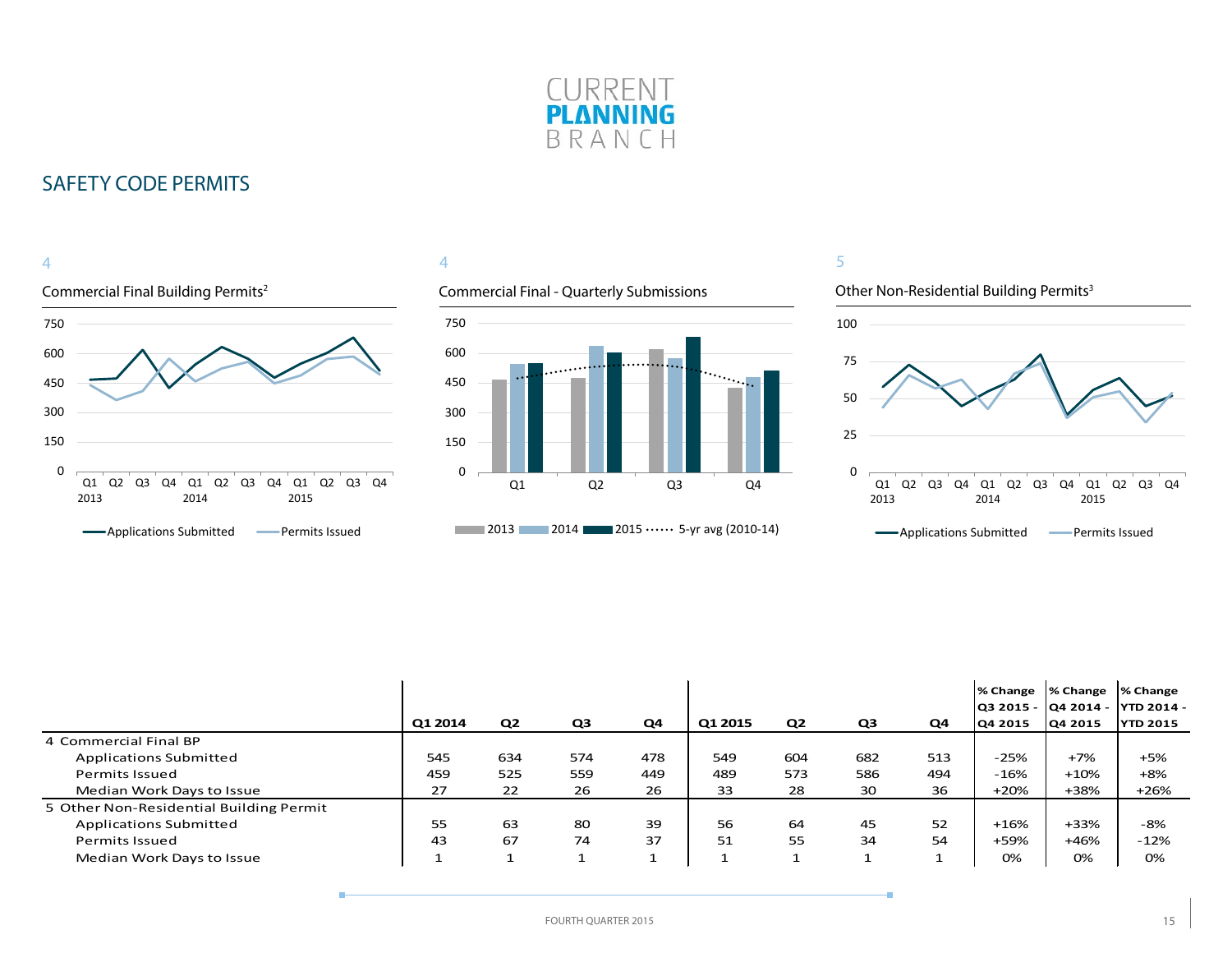



#### 7

#### Plumbing & Gas Permits Issued



**2013** 2014 **2015 ••••••** 5-yr avg (2011-15)

### 8

#### Electrical Permits Issued

÷



**2013** 2014 2015  $\cdots$  5-yr avg (2011-15)

|                               |         |                |      |      |         |                |      |      | % Change<br>Q3 2015 - | % Change  % Change | Q4 2014 -  YTD 2014 - |
|-------------------------------|---------|----------------|------|------|---------|----------------|------|------|-----------------------|--------------------|-----------------------|
|                               | Q1 2014 | Q <sub>2</sub> | Q3   | Q4   | Q1 2015 | Q <sub>2</sub> | Q3   | Q4   | Q4 2015               | Q4 2015            | <b>YTD 2015</b>       |
| 6 HVAC Permits                |         |                |      |      |         |                |      |      |                       |                    |                       |
| <b>Applications Submitted</b> | 225     | 350            | 281  | 227  | 357     | 298            | 268  | 370  | +38%                  | $+63%$             | $+19%$                |
| Permits Issued                | 216     | 363            | 272  | 213  | 347     | 280            | 238  | 359  | $+51%$                | $+69%$             | $+15%$                |
| Median Work Days to Issue     |         |                |      |      |         |                |      |      | 0%                    | 0%                 | 0%                    |
| 7 Plumbing & Gas Permits      |         |                |      |      |         |                |      |      |                       |                    |                       |
| <b>Applications Submitted</b> | 2774    | 2768           | 2995 | 4159 | 2951    | 2559           | 3284 | 4641 | $+41%$                | $+12%$             | $+6%$                 |
| <b>Permits Issued</b>         | 2745    | 2709           | 2889 | 4164 | 2862    | 2500           | 2991 | 4585 | +53%                  | $+10%$             | $+3%$                 |
| Median Work Days to Issue     |         |                |      |      |         |                |      |      | 0%                    | 0%                 | 0%                    |
| 8 Electrical Permits          |         |                |      |      |         |                |      |      |                       |                    |                       |
| <b>Applications Submitted</b> | 6547    | 8399           | 9059 | 7457 | 7411    | 8611           | 9755 | 7176 | $-26%$                | $-4%$              | $+5%$                 |
| <b>Permits Issued</b>         | 5643    | 7761           | 8636 | 7407 | 6563    | 8450           | 8664 | 6820 | $-21%$                | -8%                | $+4%$                 |
| Median Work Days to Issue     | 3       |                | 2    | 3    | 3       | 2              |      | 2    | 0%                    | $-33%$             | 0%                    |

\*The decline in HVAC Permits is due to the changes made in 2012 to have the Plumbing and Gas section govern replacements and alterations of gas appliances. A Gas Permit is now required for these work processes.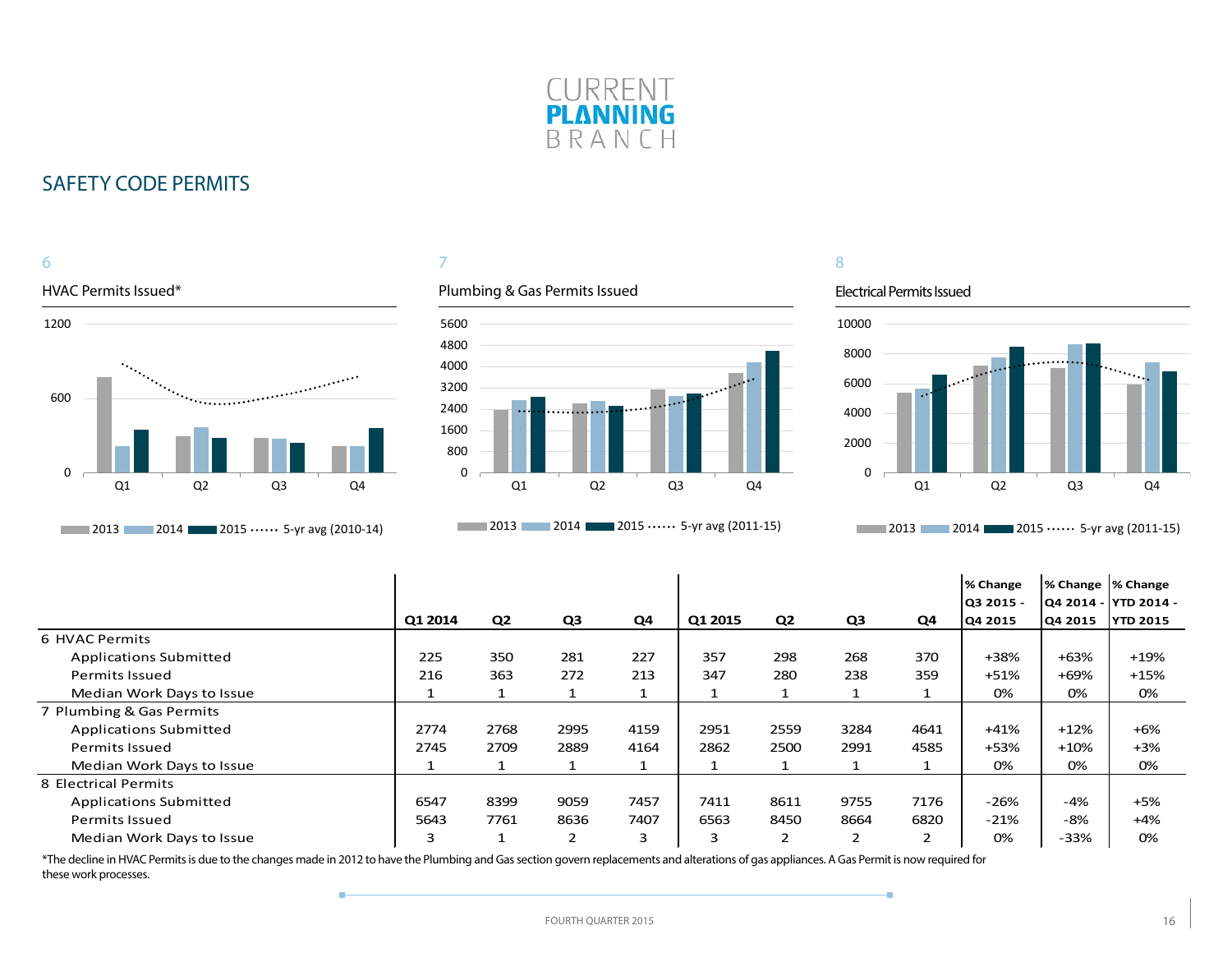

### <span id="page-16-0"></span>CERTIFICATES & AGREEMENTS

#### The Current Planning Branch completes various certificates and agreements.

A compliance certificate is a formal response from the City of Edmonton that states that any development on a property meets all regulations of the Zoning Bylaw. Compliance Certificates also include Zoning Confirmations and Re-Stamps.

The City has two levels of compliance service - regular and express. There are significantly higher volumes for regular service requests and response times can vary.

#### Performance Targets:

Express Service - 95% issued within 3 business days; Regular Service - 95% issued within 10 business days.

#### 1

#### Compliance Certificate - Quarterly Submissions





#### 1

#### Compliance Certificate - Certificates Issued within Target Time, YTD 2015



|                                               |                |                |      |      |         |                |                |      | % Change<br>Q3 2015 · |         | % Change   % Change<br>Q4 2014 - YTD 2014 - |
|-----------------------------------------------|----------------|----------------|------|------|---------|----------------|----------------|------|-----------------------|---------|---------------------------------------------|
|                                               | Q1 2014        | Q <sub>2</sub> | Q3   | Q4   | Q1 2015 | Q <sub>2</sub> | Q <sub>3</sub> | Q4   | Q4 2015               | Q4 2015 | <b>YTD 2015</b>                             |
| 1 Compliance Certificate - Total*             |                |                |      |      |         |                |                |      |                       |         |                                             |
| <b>Applications Submitted</b>                 | 2497           | 3660           | 3820 | 3160 | 2885    | 3753           | 3881           | 3186 | $-18%$                | $+1%$   | $+4%$                                       |
| Certificates Issued                           | 2373           | 3292           | 3784 | 3236 | 2631    | 3468           | 3853           | 3196 | $-17%$                | $-1%$   | $+4%$                                       |
| 1.1 Express Certificate                       |                |                |      |      |         |                |                |      |                       |         |                                             |
| Certificates Issued                           | 354            | 735            | 941  | 554  | 363     | 598            | 726            | 537  | $-26%$                | $-3%$   | $-14%$                                      |
| Median Work Days to Issue                     | $\overline{2}$ | 3              | 3    | 5    | 2       | $\overline{2}$ | 3              |      | 0%                    | $-40%$  | $-23%$                                      |
| % Certificates Issued within 3 business days  | 92%            | 79%            | 79%  | 77%  | 88%     | 88%            | 79%            | 79%  | 0%                    | $+3%$   | $+2%$                                       |
| 1.2 Regular Certificate                       |                |                |      |      |         |                |                |      |                       |         |                                             |
| Certificates Issued                           | 1873           | 2374           | 2637 | 2682 | 2268    | 2870           | 2852           | 2445 | $-14%$                | -9%     | $+9%$                                       |
| Median Work Days to Issue                     | 4              | 8              | ⇁    | ⇁    | 6       | ⇁              | ⇁              | 6    | $-14%$                | $-14%$  | 0%                                          |
| % Certificates Issued within 10 business days | 96%            | 88%            | 90%  | 92%  | 93%     | 91%            | 91%            | 93%  | $+2%$                 | $+1%$   | $+1%$                                       |

\* Including Zoning Confirmations and Re-Stamps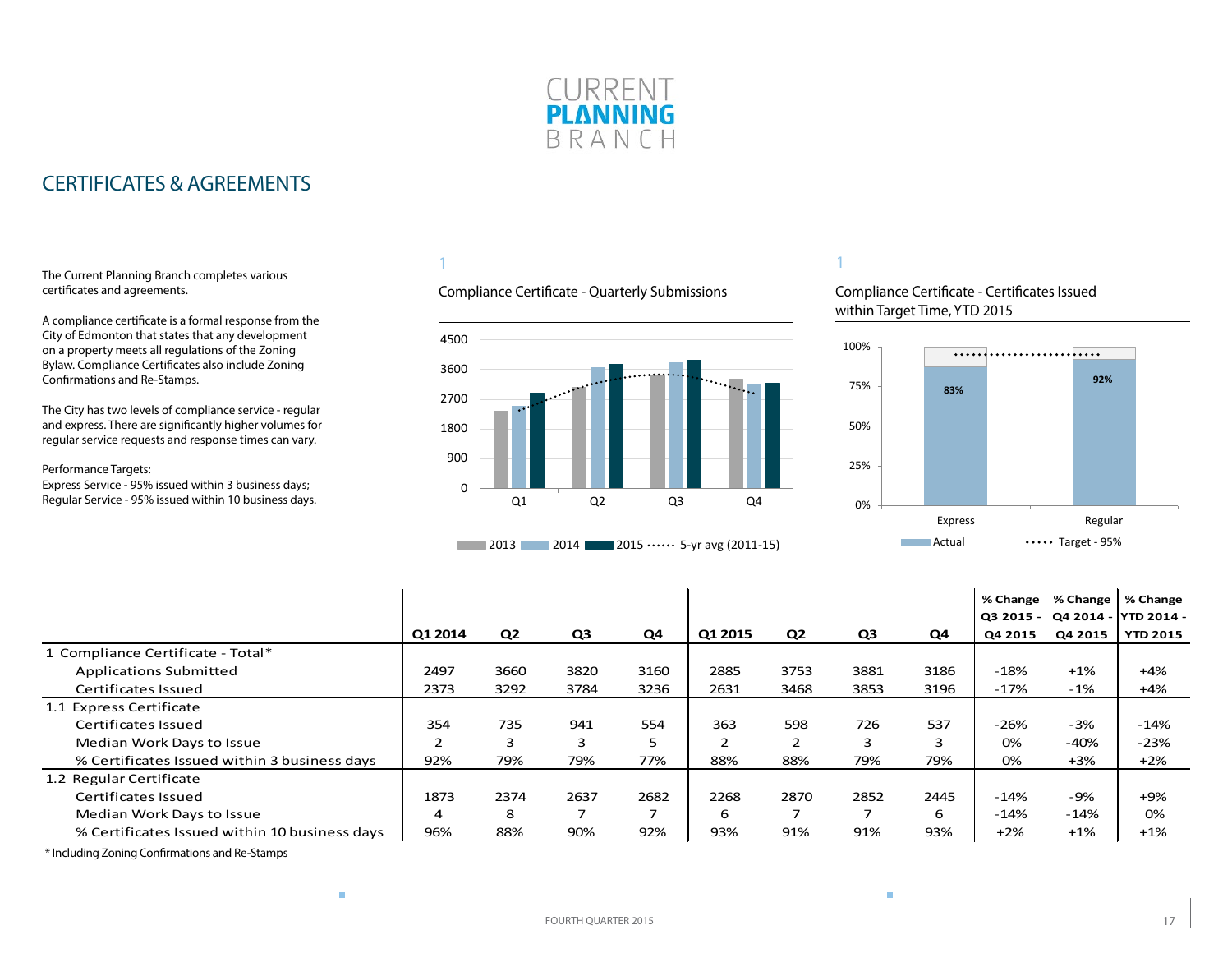

### CERTIFICATES & AGREEMENTS

An encroachment agreement is a formal contract between the City and the owner of a property that allows a structure that extends onto City or public property to remain in place. Typically, an encroachment agreement takes a minimum of six weeks to complete. Timelines can increase if the application requires circulation to other civic agencies or has serious issues.

An occupancy certificate is written approval from the City of Edmonton that the building complies with the Zoning Bylaw, meets the requirements of the Alberta Building Code and can be occupied. The reported category only includes daycares and group homes.

### 2

Encroachment Agreements - Quarterly **Submissions** 



#### 2

Encroachment Agreements - Completions



| Applications Submitted | Agreements Completed |  |
|------------------------|----------------------|--|
|------------------------|----------------------|--|

|                               |         |                |     |     |         |                |                |     | % Change  % Change |         | % Change<br> Q3 2015 -  Q4 2014 -  YTD 2014 - |
|-------------------------------|---------|----------------|-----|-----|---------|----------------|----------------|-----|--------------------|---------|-----------------------------------------------|
|                               | Q1 2014 | Q <sub>2</sub> | Q3  | Q4  | Q1 2015 | Q <sub>2</sub> | Q <sub>3</sub> | Q4  | Q4 2015            | Q4 2015 | <b>YTD 2015</b>                               |
| 2 Encroachment Agreement      |         |                |     |     |         |                |                |     |                    |         |                                               |
| Applications Submitted        | 117     | 151            | 165 | 150 | 101     | 152            | 182            | 125 | $-31%$             | $-17%$  | $-4%$                                         |
| <b>Agreements Completed</b>   | 123     | 94             | 109 | 129 | 169     | 105            | 81             | 133 | $+64%$             | $+3%$   | $+7%$                                         |
| Median Work Days to Complete  | 67      | 50             | 65  | 76  | 86      | 66             | 78             | 106 | +36%               | +39%    | +30%                                          |
| 3 Occupancy Certificate       |         |                |     |     |         |                |                |     |                    |         |                                               |
| <b>Applications Submitted</b> | 10      | 17             | 28  | 18  | 16      | 28             | 26             | 10  | $-62%$             | $-44%$  | $+10\%$                                       |
| <b>Certificates Completed</b> |         | 9              | 20  | 22  | 18      | 26             | 21             | 11  | -48%               | -50%    | $+31%$                                        |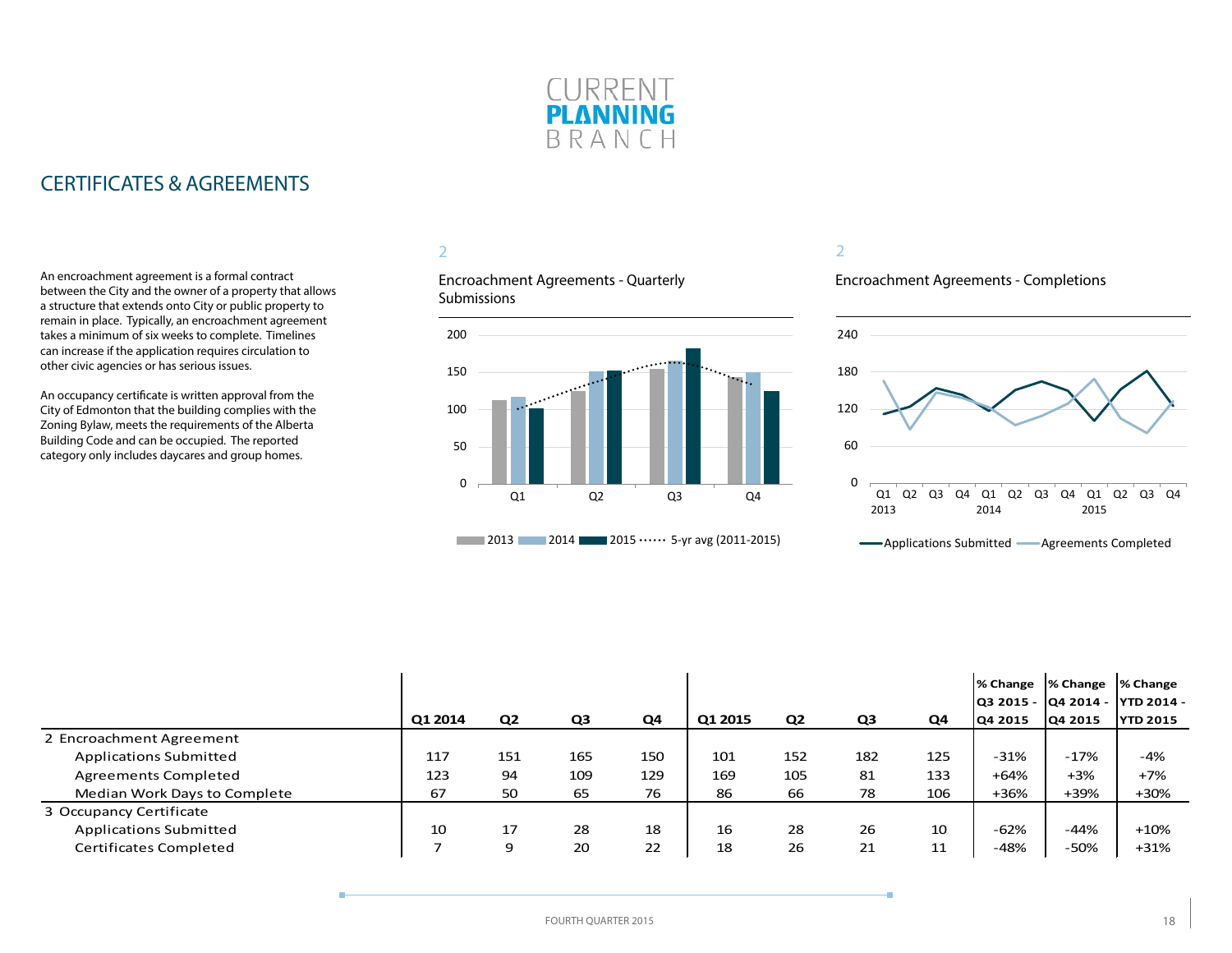

### <span id="page-18-0"></span>LICENSING

The Current Planning Branch manages the issuance of all City of Edmonton business and vehicle for hire licences.

There are nearly 30,000 active businesses operating within the City of Edmonton. The Current Planning Branch ensures that new and existing businesses comply with the Business LIcence Bylaw. New businesses require both a business licence and development permit. For complete applications with fees paid on time, a new business licence can be issued within 24 hours. If the application requires referral from Fire Rescue Services, it can take up to 11 business days. Existing businesses must renew their business licence annually.

The Vehicle For Hire program ensures the safe and orderly provision of Vehicle for Hire services in the City through driver licensing, driver screening, vehicle inspections, and enforcement activities. Taxi, limousine, and shuttle businesses, vehicles, and drivers all require a licence to ensure co Bylaw.

#### 1

#### Business Licences Issued



### 1

#### Business Licences Issued - New vs. Renewed



| a licence to ensure compliance with the Vehicle For Hire<br>Bylaw. |         |                |                |       |         |                |      |       |          |                     |                   |
|--------------------------------------------------------------------|---------|----------------|----------------|-------|---------|----------------|------|-------|----------|---------------------|-------------------|
|                                                                    |         |                |                |       |         |                |      |       | % Change | % Change            | % Change          |
|                                                                    |         |                |                |       |         |                |      |       |          | 03 2015 - 04 2014 - | <b>YTD 2014 -</b> |
|                                                                    | Q1 2014 | Q <sub>2</sub> | Q <sub>3</sub> | Q4    | Q1 2015 | Q <sub>2</sub> | Q3   | Q4    | Q4 2015  | Q4 2015             | <b>YTD 2015</b>   |
| 1 Business Licensing                                               |         |                |                |       |         |                |      |       |          |                     |                   |
| New Licences Issued                                                | 1471    | 1656           | 1505           | 1489  | 1571    | 1688           | 1651 | 1530  | $-7%$    | $+3%$               | $+5%$             |
| Licences Renewed                                                   | 7332    | 4956           | 4388           | 9707  | 7181    | 5425           | 4846 | 10268 | $+112%$  | $+6%$               | +5%               |
| <b>Total Business Licences Issued</b>                              | 8803    | 6612           | 5893           | 11196 | 8752    | 7113           | 6497 | 11798 | +82%     | $+5%$               | +5%               |
| 1.1 New licences (w/o referral)                                    |         |                |                |       |         |                |      |       |          |                     |                   |
| Licences Submitted and Issued                                      | 1378    | 1568           | 1325           | 1278  | 1337    | 1539           | 1489 | 1251  | $-16%$   | $-2%$               | $+1\%$            |
| % Issued within 24 hours                                           | 48%     | 56%            | 55%            | 47%   | 57%     | 48%            | 49%  | 51%   | $+4%$    | $+9%$               | $-1%$             |
| 1.2 New licences (require referral)                                |         |                |                |       |         |                |      |       |          |                     |                   |
| Licences Submitted and Issued                                      | 389     | 376            | 382            | 1150  | 398     | 386            | 460  | 378   | $-18%$   | $-67%$              | $-29%$            |
| % Issued within 11 business days                                   | 33%     | 31%            | 26%            | 11%   | 36%     | 12%            | 13%  | 20%   | +54%     | +84%                | $-20%$            |
| 2 Vehicle for Hire                                                 |         |                |                |       |         |                |      |       |          |                     |                   |

FOURTH QUARTER 2015 19

Broker Licences Issued | 4 77 12 6 | 18 62 12 8 | -33% | +33% | +1% Driver Licences Issued 906 877 819 901 570 476 436 445 +2% -51% -45% Vehicle Licences Issued 80 1591 30 16 159 1415 22 30 +36% +88% -5%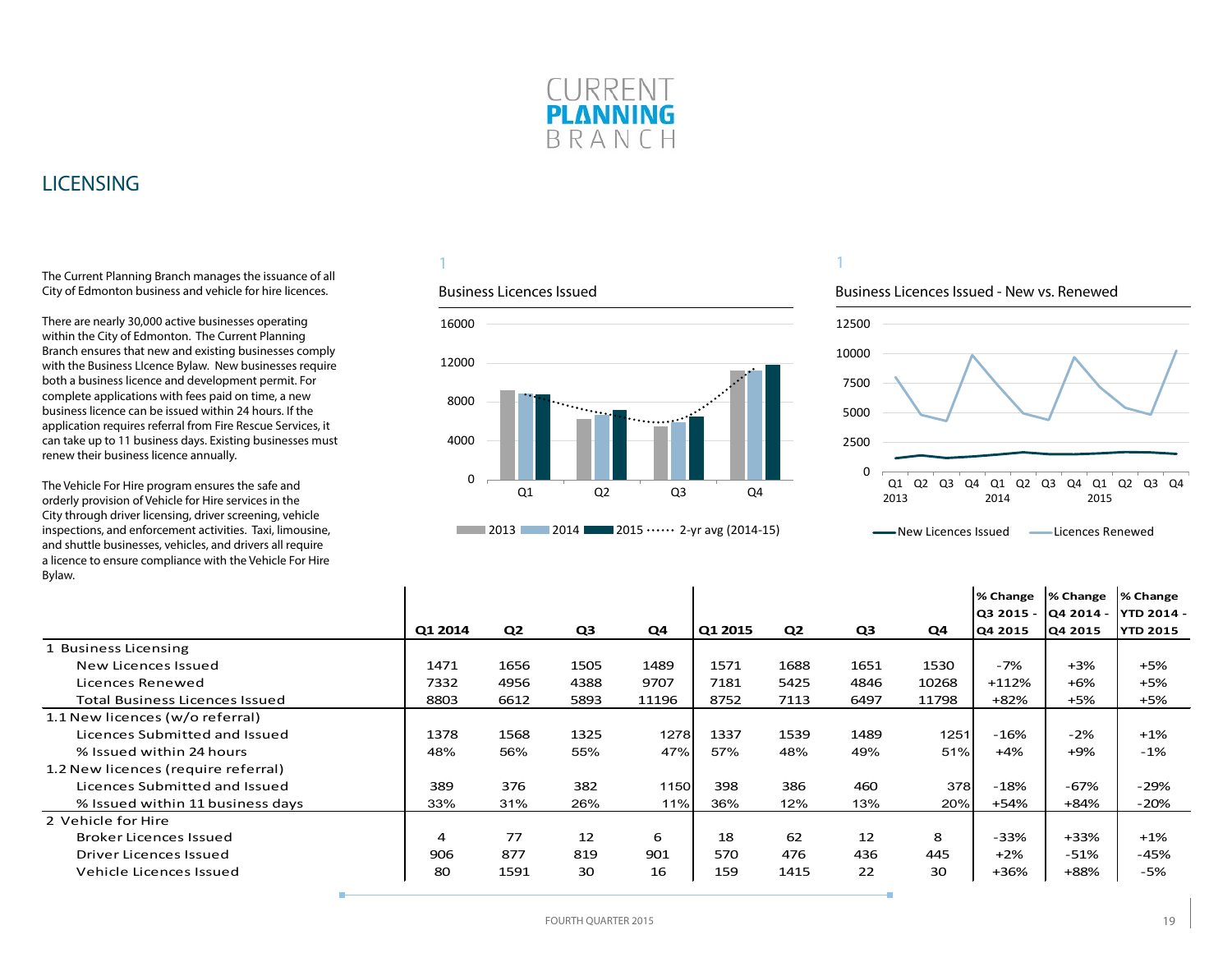

### <span id="page-19-0"></span>DEVELOPMENT COMPLIANCE

Where citizen activities or property conditions don't comply with the Zoning Bylaw, Current Planning Branch employees provide education, warnings, inspections and may apply penalties.

The Development Compliance team was established within the Branch in 2010 to deal effectively with zoning compliance issues. The team responds to complaints that require diplomacy, discretion, professionalism, and resolution-based actions to aid the City with the enforcement of the Zoning Bylaw.

Compliance jobs are created when a Zoning Bylaw complaint is made. Branch employees contact the individual responsible and conduct at least one inspection to ensure that the compliance issue is resolved. The Branch may also conduct proactive inspections before a complaint is made. Multiple inspections may be required for each job. A compliance job is completed when the issue has been resolved and full compliance with the Zoning Bylaw is attained. Thus, completion timelines are dependent on the length of time that it takes an individual to correct the violation.

#### 1

#### Compliance Jobs Created



-Compliance Jobs Created - Compliance Jobs Completed

### Compliance Jobs Completed



|                           |         |                |     |     |         |                |     |     |         | % Change  % Change  % Change | Q3 2015 -  Q4 2014 -  YTD 2014 - |
|---------------------------|---------|----------------|-----|-----|---------|----------------|-----|-----|---------|------------------------------|----------------------------------|
|                           | Q1 2014 | Q <sub>2</sub> | Q3  | Q4  | Q1 2015 | Q <sub>2</sub> | QЗ  | Q4  | Q4 2015 | Q4 2015                      | <b>YTD 2015</b>                  |
| Development Compliance    |         |                |     |     |         |                |     |     |         |                              |                                  |
| Compliance Jobs Created   | 598     | 692            | 610 | 636 | 468     | 596            | 702 | 431 | -39%    | $-32%$                       | $-13%$                           |
| Compliance Jobs Completed | 485     | 488            | 405 | 425 | 623     | 563            | 807 | 768 | -5%     | $+81%$                       | +53%                             |
| Median Days to Complete   | 87      | 81             | 97  | 83  | 139     | 107            | 139 | 79  | $-43%$  | -5%                          | $+34%$                           |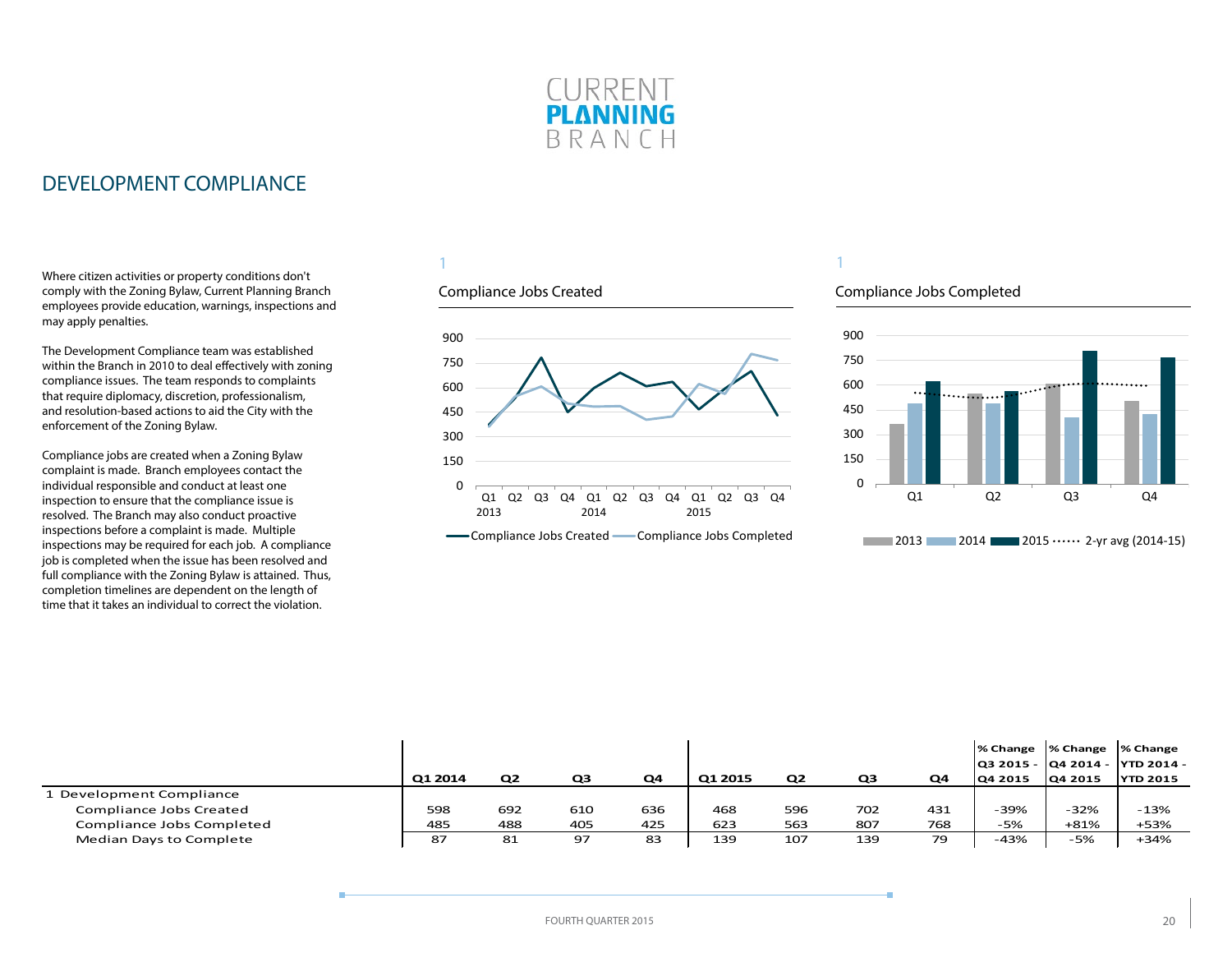

### <span id="page-20-0"></span>CUSTOMER SERVICE

Located on the 5th floor of HSBC Bank Place, the Current Planning Service Centre (CPSC) provides a wide range of services to residents and development industry representatives. CPSC staff ensure that licences and permits move efficiently through each stage of the City's process, from application intake and approval, to payment and records management. This includes inperson issuance of minor permits and licences, answering customer inquiries, and processing payments for the majority of City of Edmonton fees, fines, and taxes.

The CPSC assists over 10,000 walk-in customers each quarter. One performance target is to have at least 80% of walk-in customers wait less than 15 minutes before being served. Service Level is defined as the percentage of walk-in customers with wait time under 15 minutes.

Current Planning employees are responsible for resolving any 311 phone call inquiries related to Current Planning services that 311 agents can not address. A CRM (Customer Relationship Management) ticket is issued for each inquiry. Most tickets are responded to within two business days.

### 1

#### Walk-in Customer Service



|                                                       |         |                |       |       |         |                |       |       | l% Change                          | % Change              | % Change                                |
|-------------------------------------------------------|---------|----------------|-------|-------|---------|----------------|-------|-------|------------------------------------|-----------------------|-----------------------------------------|
|                                                       | Q1 2014 | Q <sub>2</sub> | Q3    | Q4    | Q1 2015 | Q <sub>2</sub> | Q3    | Q4    | <b>Q3 2015 -</b><br><b>O4 2015</b> | lQ4 2014 -<br>04 2015 | <b>YTD 2014 -</b><br><b>IYTD 2015 -</b> |
| 1 Walk-in Customer Service                            |         |                |       |       |         |                |       |       |                                    |                       |                                         |
| Number of Walk-in Customers                           | 15326   | 20948          | 19670 | 16007 | 14598   | 19768          | 18851 | 14178 | -25%                               | $-11%$                | -6%                                     |
| % of Walk-in Customers with wait time under 15 minute | 91%     | 79%            | 86%   | 91%   | 90%     | 75%            | 75%   | 85%   | $+13%$                             | -7%                   | -6%                                     |
| 2 CRM Tickets                                         |         |                |       |       |         |                |       |       |                                    |                       |                                         |
| Tickets Resolved                                      | 8980    | 11997          | 12162 | 14265 | 11984   | 14032          | 13546 | 12090 | $-11%$                             | $-15%$                | $+9%$                                   |
| % of Tickets Resolved On Time                         | 92%     | 92%            | 76%   | 91%   | 93%     | 92%            | 92%   | 89%   | -3%                                | $-2%$                 | $+4%$                                   |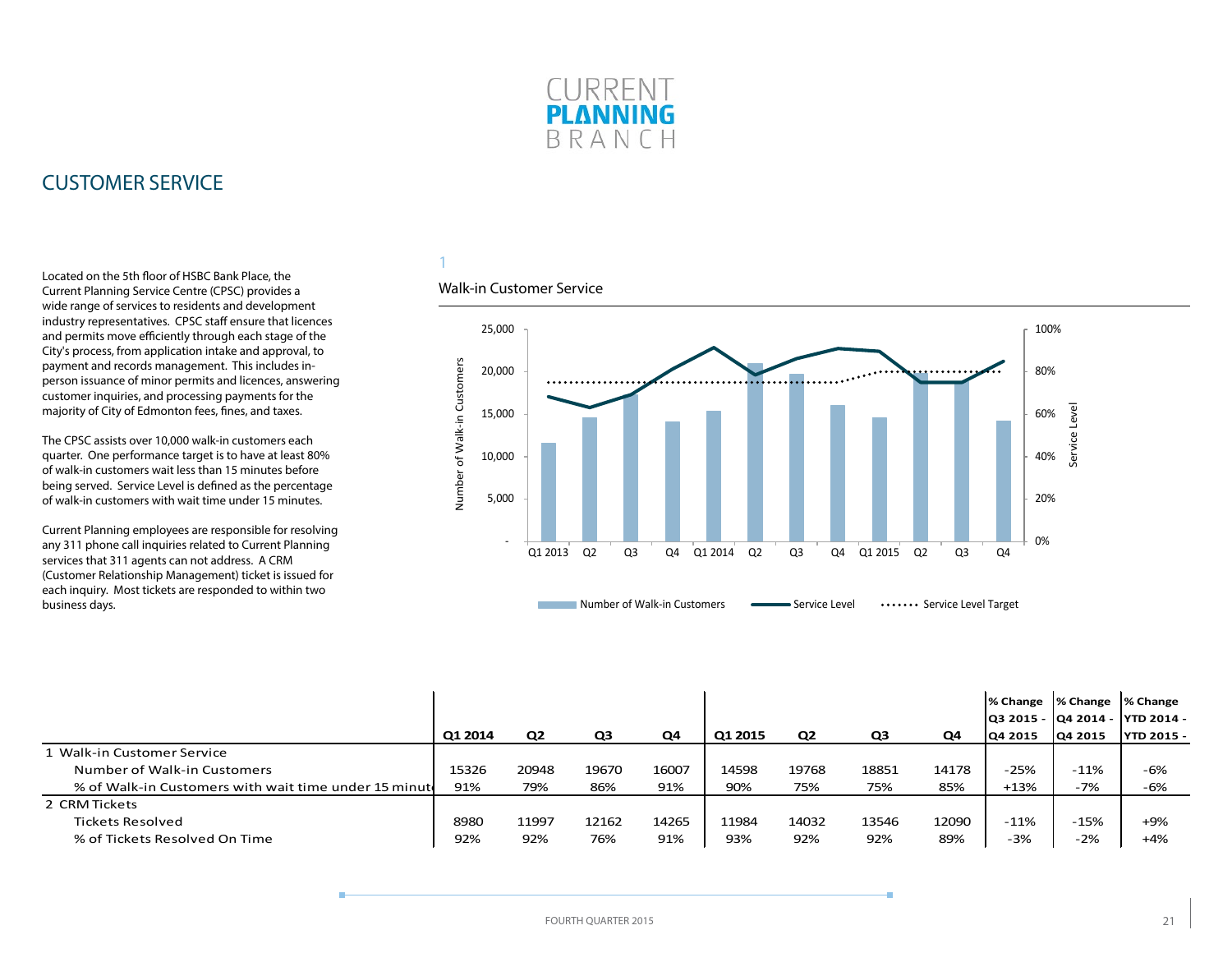

### <span id="page-21-0"></span>FINANCIALS

The Current Planning Branch implemented a new business model in 2010 to achieve long-term financial sustainability and enhanced, accountable service levels for revenue generating planning services. The full cost recovery model ensures that revenue collected for the processing of applications is directly and indirectly attributed to the delivery of those services. This includes corporate support costs as well as providing for investment in service improvement initiatives.

The Current Planning Reserve Fund was established to balance revenue and expenditure streams over the long term. The target reserve balance is equal to 75 per cent of annual operating expenditures.

The full cost recovery model and reserve fund ensure that services are responsive to client needs in the short and long term. The Branch reached full cost recovery by the end of 2012. Transfers to other City branches that provide support for Current Planning services represent over 30 per cent of operating expenditures.



#### Quarterly Branch Revenue, Expenditures, and Reserve Fund Balance<sup>1,2,3</sup>





#### Current Planning Expenditures: Jan - Dec 2015